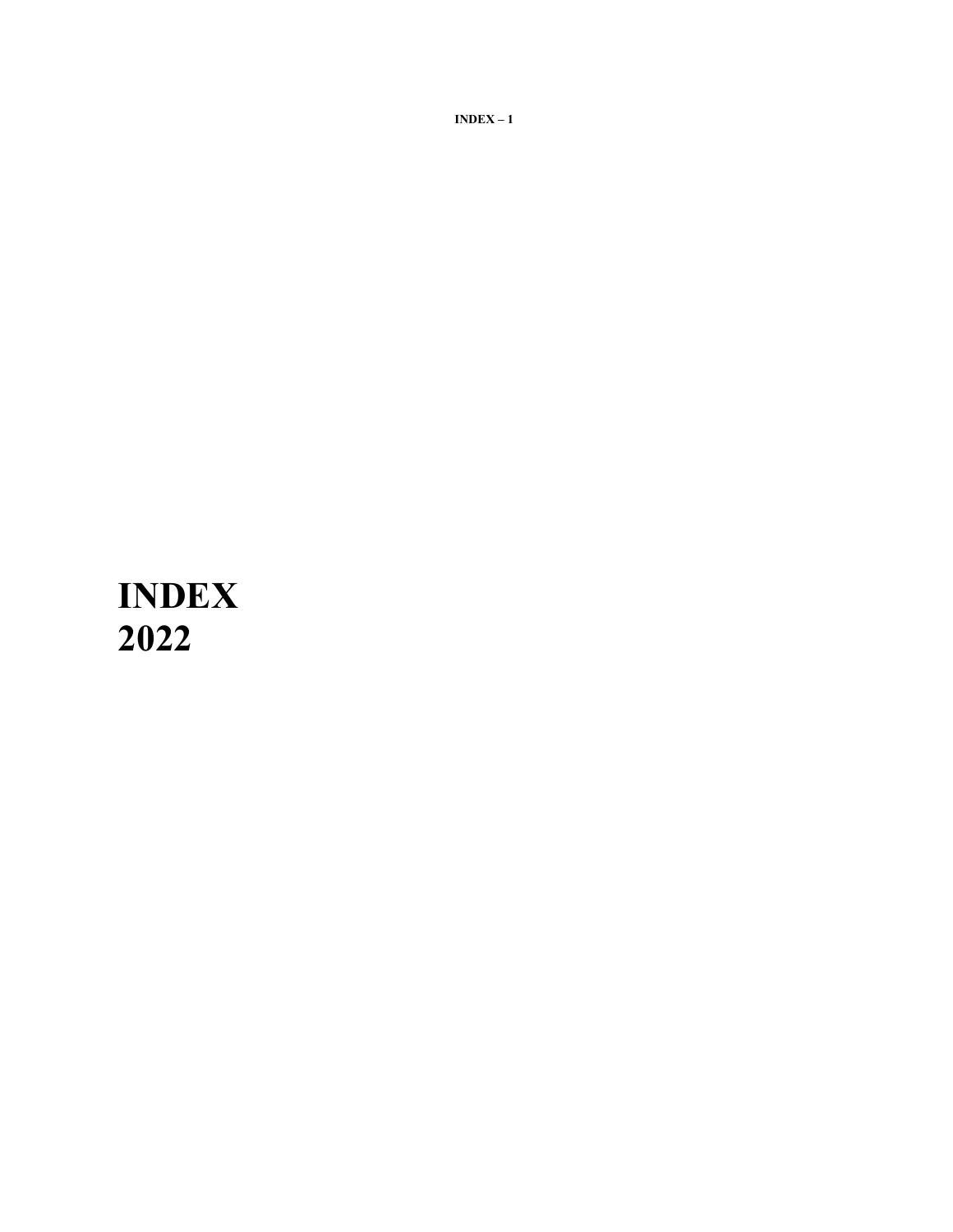## **-A-**

**ACCEPTABLE SOURCES OF CONTRIBUTIONS** *See* "CONTRIBUTIONS"

#### **ACCRUED EXPENSES**

**Reporting** Reg(s) 18421.6,

#### **ACTIVITY EXPENSE**

**Accounting** Reg(s) 18610, 18612

**Definition** Section(s) 86111; Reg(s) 18229.1, 18945, 18950, 18950.1, 18950.3

**Reporting** Section(s) 86112, 86113, 86114, 86116; Reg(s) 18611, 18613, 18640

**ACTS PROHIBITED; LOBBYIST** *See* "LOBBYIST"

**ADJUSTING AN AMOUNT FOR COST OF LIVING CHANGES; DEFINITION** Section(s) 82001

**ADMINISTRATIVE ACTION** Section(s) 82002, 91000.5; Reg(s) 18202

#### **ADMINISTRATIVE LAW JUDGE**

**Consideration of Proposed Decision by** Reg(s) 18361.9

**Rejection of Decision of** Section(s) 83116.3; Reg(s) 18327

## **ADVERTISEMENT**

**Definition** Section(s) 84501; Reg(s) 18450.1, 18450.2

**Disclosure; Amendments** Section(s) 84509; Reg(s) 18450.1, 18450.5

**Disclosure; Committee Name** Section(s) 84502; Reg(s) 18450.2

**Disclosure; Electronic Media** Section(s) 84504.3, 84504.4, 84504.6, 84509; Reg(s) 18450.1, 18450.2, 18450.9

**Disclosure; Generally** Section(s) 84501 – 84511; Reg(s) 18402, 18450.1, 18450.2, 18450.3, 18450.4, 18450.5, 18450.7, 18450.8, 18450.11

**Disclosure; Independent Expenditure Not Authorized by Candidate** Section(s) 84506.5

**Disclosure; Independent Expenditure; Political Parties and Candidates** Section(s) 84504.5

**Disclosure; Languages Other Than English** Reg(s) 18450.6

**Disclosure; Print Ads** Section(s) 84504.2, 84504.5

**Disclosure; Radio, Television, Video** Section(s) 84502, 84504, 84504.1, 84504.4, 84504.5, 84509; Reg(s) 18450.1, 18450.4

**Disclosure; Text Messages** Section(s) 84502, 84504.7; Reg(s) 18450.1

**ADVICE, REQUESTS FOR COMMISSION** *See* "COMMISSION"

**AGENCY; DEFINITION** Section(s) 82003

**AGENCY OFFICIAL; DEFINITION** Section(s) 82004, 86111

**AGGREGATED CONTRIBUTIONS** *See* "CONTRIBUTIONS"

**AMENDMENT BY LEGISLATURE OF CHAPTER ON BALLOT PAMPHLETS** Section(s) 88007

**AMENDMENT OR REPEAL OF TITLE** Section(s) 81012

**AMENDMENTS TO CONFLICT OF INTEREST CODE BY AGENCY** *See* "CONFLICT OF INTEREST CODES"

**AMENDMENTS TO REPORTS AND STATEMENTS** *See* "REPORTS AND STATEMENTS"

**ANNUAL FEE; COMMITTEE** Section(s) 84101.5

**ANONYMOUS CONTRIBUTIONS; PROHIBITION** Section(s) 84304

**APPLICABILITY OF OTHER STATE LAW** Section(s) 91014

**APPROPRIATION TO THE COMMISSION; DISCLOSURE IN STATE BUDGET** Section(s) 83122

**ASSISTANT TREASURER** Section(s) 84100; Reg(s) 18316.6, 18401, 18426.1, 18427

#### **ATTORNEY'S FEES**

**Legal Defense, for** Section(s) 85304, 85304.5; Reg(s) 18530.4, 18530.45, 18535

**Use of campaign funds for** Sections(s) 89511, 89513, 89514, 89519

**AUDITS AND INVESTIGATIONS BY COMMISSION** *See* "COMMISSION"

#### **AUDITS**

Section(s) 90000-90008; Reg(s) 18531.62, 18601, 18991-18998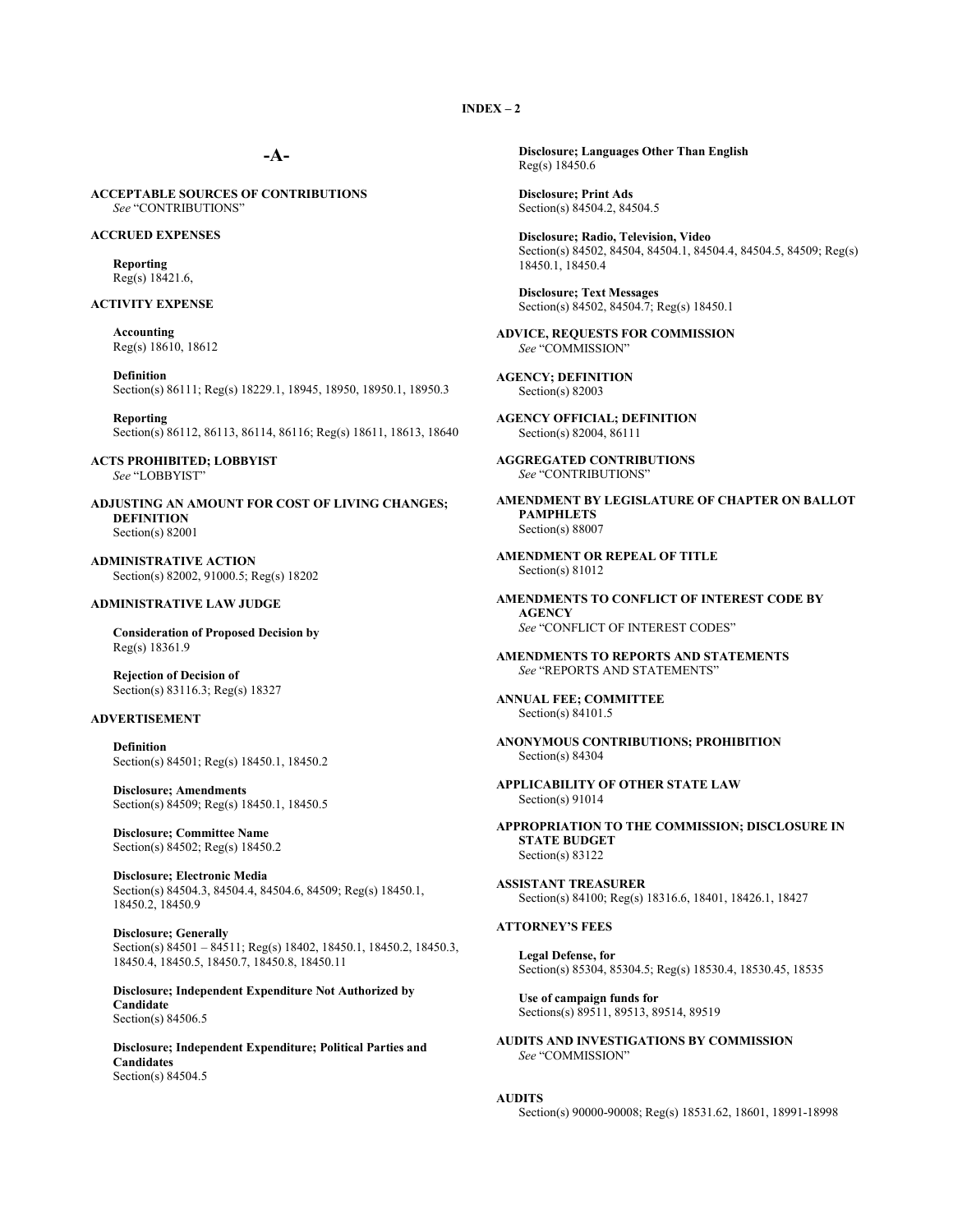## **AUTHORITY OF COMMISSION**

*See* "COMMISSION"

## **-B-**

#### **BALLOT MEASURE COMMITTEES**

**Campaign Statements** Section(s) 81010.5, 84202.3, 84204.5; Reg(s) 18401, 18435, 18531.5

**Cumulation When Qualifying** Section(s) 82018; Reg(s) 18421.4, 18535

**Identification**

Section(s) 84107; Reg(s) 18402, 18450.3, 18450.4, 18450.5, 18521.5, 18531.5

**BALLOT MEASURE CONTRIBUTIONS AND EXPENDITURES; REPORTS**

Section(s) 84204.5; Reg(s) 18401, 18435, 18466

**BALLOT PAMPHLET** Section(s) 85600, 85601, 88000-88007

**Duties of Legislative Analyst** Section(s) 88003

**Duties of Legislative Counsel** Section(s) 88005.5

**Format** Section(s) 88002

**Manner; Form of Printing Measures** Section(s) 88004

**Printing Specifications** Section(s) 88005

**Public Examination** Section(s) 88006

**Responsibility for** Section(s) 88000

**Summary** Section(s) 88002.5

**BANK ACCOUNT; CAMPAIGN** *See* "CAMPAIGN BANK ACCOUNT"

**BEHEST OF, MADE AT THE** Section(s) 82041.3; Reg(s) 18215, 18215.3, 18225.7, 18420.1, 18421.1, 18423, 18521.5, 18526, 18531.7, 18531.10

**BEHESTED PAYMENT** Section(s) 82004.5, 82015; Reg(s) 18215, 18215.3, 18225.7

**BEHESTED PAYMENT REPORTING** Section(s) 84224; Reg(s) 18215.3, 18225.7, 18424, 18424.1, 18424.2, 18424.3

**BENEFICIARY OF A GIFT; NOTIFICATION TO** *See* "GIFT"

**BIENNIAL REPORTS BY STATE AGENCIES; CONRLICT OF INTEREST CODES**  *See* "CONFLICT OF INTEREST CODES"

**BUSINESS ENTITY; DEFINITION** Section(s) 82005

**BUSINESS POSITIONS; STATEMENTS OF ECONOMIC INTEREST** Section(s) 87209; Reg(s) 18230, 18700.2, 18732.5

## **-C-**

**CALENDAR YEAR FILERS; MULTIPURPOSE ORGANIZATIONS** Section(s) 84222; Reg(s) 18422, 18422.1

**CAMPAIGN BANK ACCOUNT** Section(s) 85201; Reg(s) 18215.4, 18404.1, 18421.3, 18421.31, 18520 – 18526, 18531.6, 18531.61, 18537.1, 18570

**CAMPAIGN DISCLOSURE** Section(s) 81005, 84100 – 84511; Reg(s) 18227, 18316.6, 18401- 18451, 18521, 18537

**CAMPAIGN DISCLOSURE: PROHIBITED EXEMPTIONS** Section(s) 84400; Reg(s) 18401

#### **CAMPAIGN FUNDS**

**Commingling with Personal Funds** Section(s) 84307; Reg(s) 18401

**Defined** Sections(s) 89511

**Fundraising Payments Made to a Spouse or Domestic Partner; Prohibition** Section(s) 84307.5

**Held by Candidates and Committees** Section(s) 89510-89522; Reg(s) 18229.1, 18421.7, 18521.5, 18960

**Prohibited Use; Personal Benefit** Section(s) 89511, 89512, 89512.5, 89513, 89521

**Prohibited Use Under Elections Code** Section(s) 89522

**Surplus** Section(s) 89519; Reg(s) 18229.1, 18530.4, 18531.2, 18951

**Use of** *See* "USE OF CAMPAIGN FUNDS"

**CAMPAIGN RECORDKEEPING**

Section(s) 84104; Reg(s) 18401, 18421.31, 18422.1, 18426.1, 18427, 18531.62

## **CAMPAIGN STATEMENTS**

**Amendments** Section(s) 81004.5

**Ballot Measure Committees** Section(s) 81010.5, 84202.3, 84204.5; Reg(s) 18401, 18435, 18531.5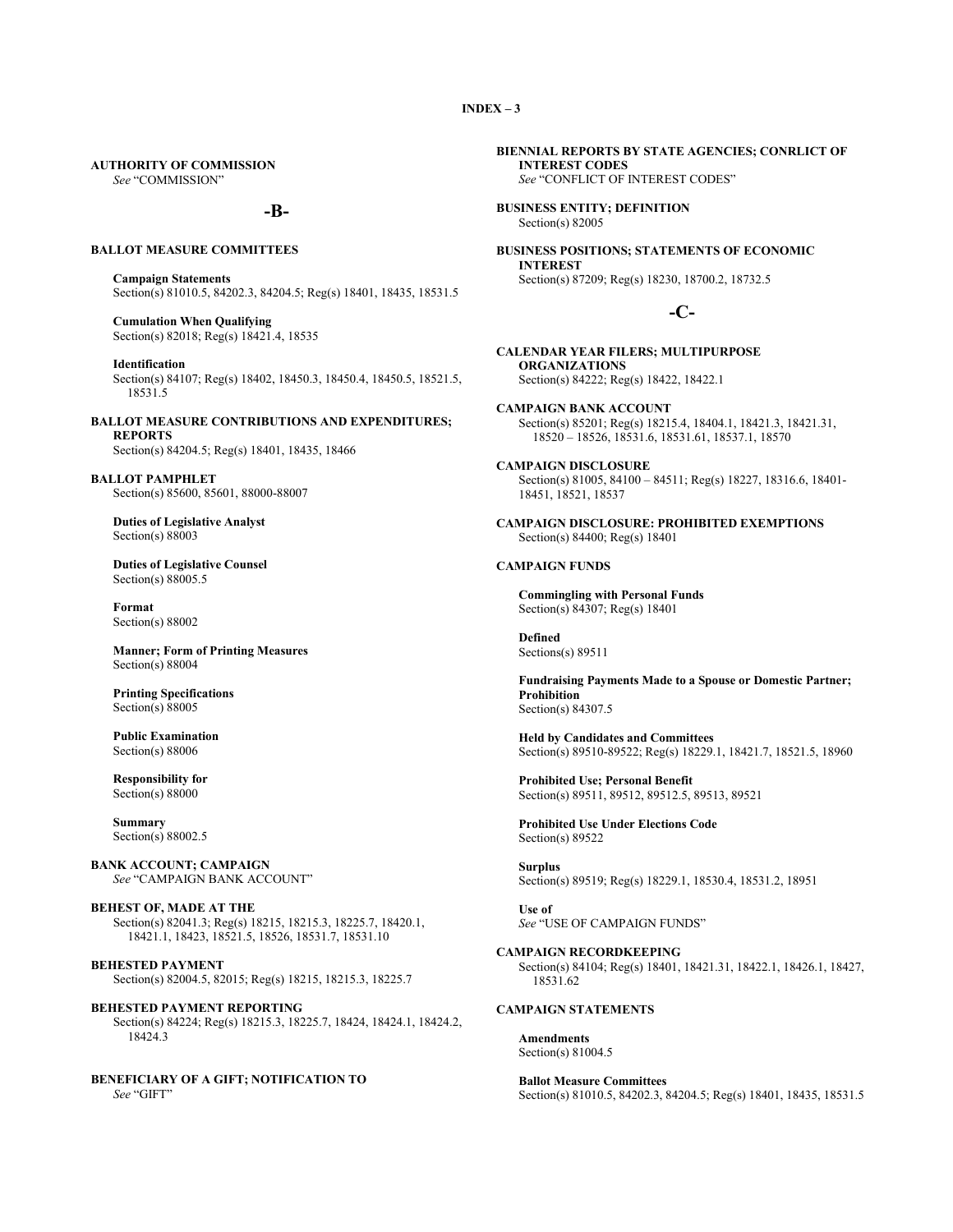## **Combined Statements**

Section(s) 81010.5, 84205; Reg(s) 18401

#### **Consolidated Statements** Section(s) 84209

#### **Contents**

Section(s) 82048.8, 84211; Reg(s) 18229.1, 18401, 18421, 18421.1, 18421.3, 18421.4, 18421.7-18421.9, 18423, 18428, 18430, 18435, 18531.5, 18537

# **Definition**

Section(s) 82006

#### **Filing**

Section(s) 81005, 81010.5, 84200 – 84225; Reg(s) 18227, 18401, 18404, 18404.1, 18405, 18406, 18420, 18421, 18421.1, 18422, 18422.5, 18423, 18425 – 18428, 18430, 18435, 18451, 18531.5, 18537

#### **Odd-Year Campaign Statements** Section(s) 81010.5, 84202.7; Reg(s) 18401, 18435

**Preelection Statements** Section(s) 84200.5, 84200.8, 84200.9; Reg(s) 18227.5

**Retention Period** Section(s) 84104; Reg(s) 18401, 18421.31, 18426.1, 18531.62

**Semi-Annual Statements** Section(s) 81010.5, 84200; Reg(s) 18401, 18405, 18420, 18426, 18435, 18531.5

**Termination of Campaign Filing Requirements** Section(s) 84214; Reg(s) 18401, 18404, 18404.1, 18404.2, 18537.1

**Where to File** Section(s) 84215; Reg(s) 18227, 18401, 18404.1, 18405, 18435, 18451

## **CANDIDATE**

**Definition** Section(s) 82007; Reg(s) 18404, 18531.5

**Short Form for Candidates Who Receive and Spend Less Than \$2,000** Section(s) 81010.5, 84206; Reg(s) 18401, 18406

**Statement of Economic Interests** Section(s) 81010.5, 87201; Reg(s) 18732.5

**Statement of Intention to be a Candidate** Section(s) 85200; Reg(s) 18520, 18521, 18531.5, 18536, 18537.1, 18542

**CASH AND IN-KIND CONTRIBUTIONS; LIMITATIONS** Section(s) 84300; Reg(s) 18401

**CERTIFICATION; LOBBYIST** *See* "LOBBYIST"

**CHURCH OR RELIGIOUS SOCIETY REPRESENTATIVE; LOBBYIST EXEMPTION** Section(s) 86300

**CITY; DEFINITION** Section(s) 82008

#### **CITY ATTORNEYS OF CHARTER CITIES; ENFORCEMENT AUTHORITY** Section(s) 91001.5

## **CIVIL ACTION**

**Complaints; Procedure For**  Section(s) 91007

**Precluded by Commission Order** Section(s) 91008.5

**Remedies for Article Violations** Section(s) 84510

#### **CIVIL LIABILITY**

**Amount; Court Judgment** Section(s) 91009

**Violations of Reporting Requirements** Section(s) 91004

**Violations of Campaign, Lobbyist, and Conflict of Interest Requirements** Section(s) 91005

**CIVIL PENALTIES** Section(s) 91005.5

**CLERK; DEFINITION** Section(s) 82009.5

#### **CLOSING DATE; DEFINITION** Section(s) 82010

**CODE REVIEWING BODY; DEFINITION** Section(s) 82011

**COLLECTION OF PENALTIES** *See* "PENALTIES"

#### **COMMISSION**

Section(s) 83100-83124; Reg(s) 18307-18371

**Additional Duties** Section(s) 83113; Reg(s) 18313, 18313.5, 18313.6, 18327

**Administration and Implementation of Title; Commission** Section(s) 83111; Reg(s) 18200, 18327, 18361.10

**Advice and Opinions, Requests for** Section(s) 83114; Reg(s) 18320 – 18329.5

**Audits and Investigations by Commission** Section(s) 90003, 90005, 90006; Reg(s) 18531.62, 18994, 18998

**Civil Service Classification; Commission Staff** Section(s) 83109

**Compensation** Section(s) 83106; Reg(s) 18307

**Conflict of Interest Code** Reg(s) 18351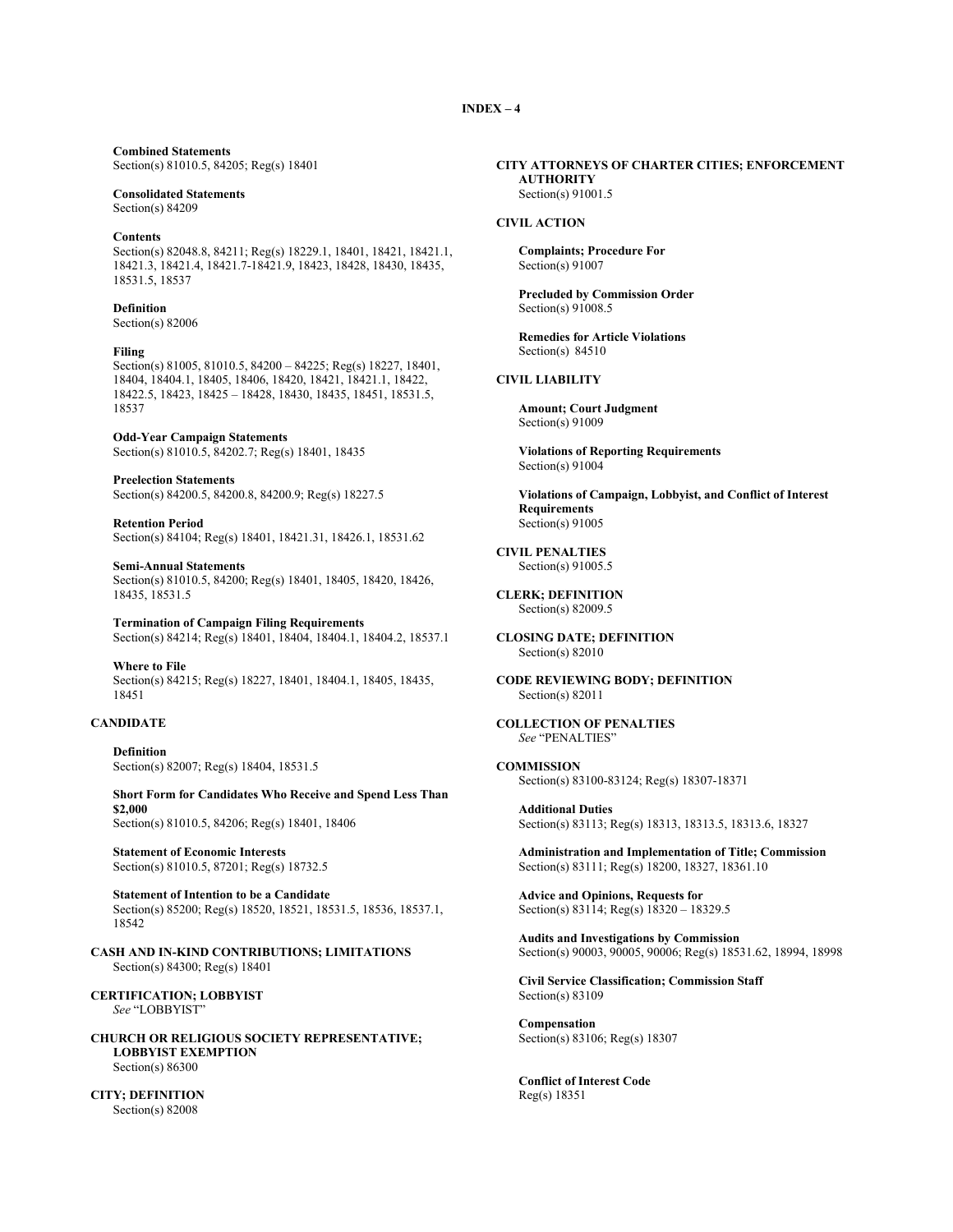**Conflict of Interest Codes; Technical Assistance to Agencies** Section(s) 87312

**Definition** Section(s) 82012

**Delegation of Authority** Section(s) 83108; Reg(s) 18319, 18327, 18361.9, 18363

**Duties and Authority** Section(s) 83111-83116, 83117, 83118, 83119, 83123.6, 83124; Reg(s) 18327

**Executive Officer; Staff; Staff Compensation** Section(s) 83107

**Gift Prohibition; Commission Members** Section(s) 83117.5

**Investigations; Notice; Sworn Complaints** Section(s) 83115; Reg(s) 18327, 18360 – 18361.8, 18362

**Meetings** Sections(s) 83110; Reg(s) 18310, 18310.1, 18327

**Membership** Section(s) 83100-83105

**Principal Office** Section(s) 83110

**Qualifications; Removal; Commission Members** Section(s) 83105

## **Rules and Regulations**

Section(s) 81014, 83112, 84501.1; Reg(s) 18200, 18312, 18351, 18327, 18402, 18420.1, 18423, 18435, 18440, 18450.1, 18450.3, 18450.5, 18521.5, 18531.5, 18535, 18539.2

**Self-Incrimination; Grant of Immunity** Section(s) 83119

**Subpoena Powers** Section(s) 83118; Reg(s) 18363

**Terms of Office; Commission Members** Section(s) 83103

**Title, Actions to Implement** Section(s) 83111.5; Reg(s) 18327 **Vacancies; Quorum** Section(s) 83104

## **COMMITTEE**

**Annual Fee** Section(s) 84101.5

**Controlled Committee, Defined** Section(s) 82016

**Definition** Section(s) 82013; Reg(s) 18420, 18420.1, 18422, 18427.5, 18521.5, 18531.5

**General Purpose Committee, Defined** Section(s) 82027.5

**Identification of** Section(s) 84102, 84106; Reg(s) 18402, 18419

**Independent Expenditure Committee, Defined** Section(s) 82013(b)

**Major Donor Committee, Defined** Section(s) 82013(c)

**Organization of**  Section(s) 81010.5, 84100 – 84108; Reg(s) 18316.6, 18401, 18402, 18402.1 18404, 18419, 18426.1, 18427, 18427.1, 18430, 18521

**Political Party Committee** Section(s) 85205; Reg(s) 18530.3

**Primarily Formed Committee** Section(s) 82047.5; Reg(s) 18247.5, 18421.8, 18521.5

**Recipient Committee, Defined** Section(s) 82013(a)

**Small Contributor Committee** Section(s) 85203; Reg(s) 18503

**Sponsored Committee, Defined** Section(s) 82048.7

**Termination** Section(s) 84214; Reg(s) 18401, 18404, 18404.1, 18404.2, 18537.1

**Verification; Campaign Statements** Section(s) 84213; Reg(s) 18401, 18427, 18430, 18435, 18465.1,18570

**COMMUNICATIONS AMONG MEMBERS; CONTRIBUTIONS AND EXPENDITURES** *See* "CONTRIBUTIONS"

**COMMUNICATIONS; REPORTING REQUIREMENTS WHEN MAKING** Section(s) 81010.5, 85310; Reg(s) 18421.11, 18521.5, 18531.10, 18539.2

**COMPENSATION; COMMISSION** *See* "COMMISSION"

**COMPLAINTS; PROCEDURE FOR CIVIL ACTION** *See* "CIVIL ACTION"

## **CONFLICT OF INTEREST CODE**

**Amendments** Section(s) 87306, 87307; Reg(s) 18329.5, 18351, 18732.5, 18736, 18737, 18750

**Approval, Requirements for** Section(s) 87309; Reg(s) 18730.1, 18732.5

**Biennial Reports by State Agencies; Conflict of Interest Codes** Section(s) 87306; Reg(s) 18329.5, 18732.5, 18736, 18750, 18755

**Definition** Section(s) 82014

**Exemption** Section(s) 87300 – 87310; Reg(s) 18751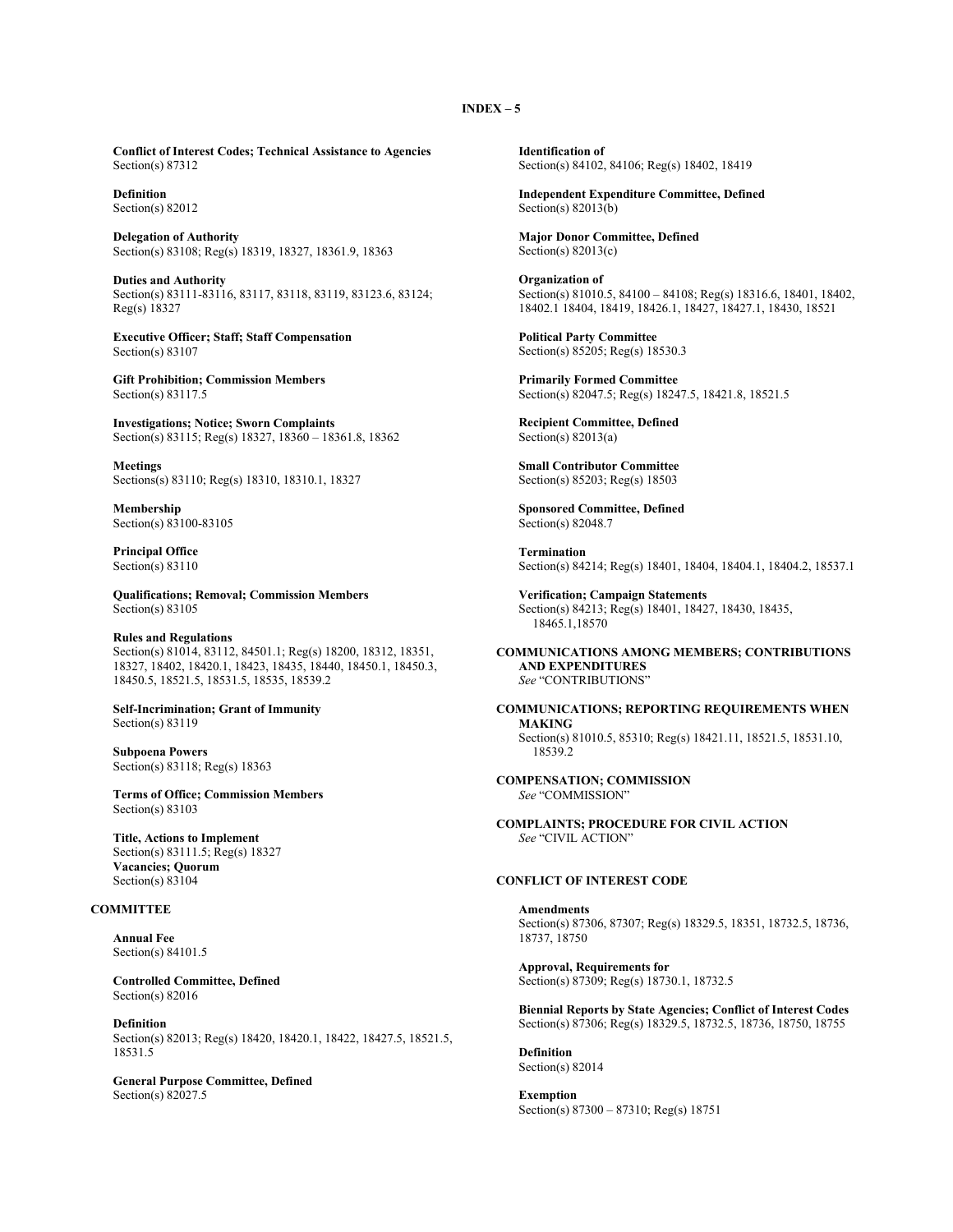**Failure to Submit, Adopt, or Amend a Code** Section(s) 87304; Reg(s) 18329.5, 18732.5

**Formulation** Section(s) 87301; Reg(s) 18329.5, 18730, 18732.5, 18754

**Fair Political Practices Commission** Section(s) 87300; Reg(s) 18351

**Generally**

Section(s) 87300, 87313; Reg(s) 18329.5, 18730, 18730.1, 18732– 18733, 18735, 18736, 18736.1, 18737, 18750, 18754, 18755, 18940.1, 18942, 18945, 18950, 18950.3

**Judicial Branch Agencies; Review and Preparation of Codes** Section(s) 87311.5; Reg(s) 18732.5

**Order to Adopt by Superior Court** Section(s) 87305; Reg(s) 18329.5, 18732.5

**Public Pension and Retirement System Agencies** Section(s) 87314

**Required Provisions** Section(s) 87302; Reg(s) 18329.5, 18704, 18722, 18730 – 18737, 18750 – 18756

**Review and Preparation; Administrative Procedure Act** Section(s) 87311; Reg(s) 18351, 18732.5

**Written Statements by Local Agencies** Section(s) 87306.5; Reg(s) 18736.1, 18732.5

#### **CONFLICTS OF INTEREST**

**Disclosure** Section(s) 81010.5, 87200 – 87210; Reg(s) 18232, 18233, 18722- 18740, 18753-18756, 18940, 18940.1, 18942, 18945, 18946 - 18946.5, 18950 - 18950.3

**Enforcement Powers** Section(s) 87102

**General Prohibitions** Section(s) 87100 – 87104; Reg(s) 18232, 18700 – 18707, 18730, 18730.1, 18940, 18940.2, 18941, 18942, 18942.1, 18944

**Materiality Standard** Section(s) 87104; Reg(s) 18702-18702.5

**Disqualification; Manner of** Section(s) 87105; Reg(s) 18707

**Disqualification of Former Officers and Employees** Section(s) 87400-87405

**Disqualification of Members of Appointed Boards or Commissions** Section(s) 84308; Reg(s) 18401, 18438.1 - 18438.8

**Disqualification of State Officers and Employees** Section(s) 87450; Reg(s) 18229.1

**Elected State Officer; Use of Position to Influence Decisions** Section(s) 87102.8; Reg(s) 18232, 18702.5, 18703 – 18706

**Legally Required Participation in Governmental Decision**

Section(s) 87101; Reg(s) 18705

**Legislature; Use of Position to Influence Decisions** Section(s) 87102.5; Reg(s) 18232, 18702.5, 18703 – 18706

**Proceedings to Exclude Former State Officers** Section(s) 87404

**Public Generally; Exception** Section(s) 87102.5, 87102.6, 87102.8, 87103; Reg(s) 18700, 18703

**Violation** Section(s) 91003.5

**CONSTRUCTION OF TITLE 9** Section(s) 81003; Reg(s) 18702, 18702.1

**CONSULTANT; DEFINED** Section(s) 82019, 82048; Reg(s) 18700.3

**CONSULTANTS; PROFESSIONAL ENGINEERS AND SURVEYORS** Section(s) 87100.1

**CONTINUOUS SERVICE; STATEMENTS OF ECONOMIC INTERESTS REPORTING EXCEPTION** *See* "STATEMENTS OF ECONOMIC INTERESTS"

#### **CONTRIBUTIONS**

**Acceptable Sources** Section(s) 89510; Reg(s) 18421.7

**Aggregated Contributions** Section(s) 82015.5; Reg(s) 18428, 18537

**Candidates, from; Restrictions** Section(s) 85305; Reg(s) 18421.4, 18530.4, 18535, 18536, 18537; Opinion in re Rios O-17-001

**Carry Over** Section(s) 85317; Reg(s) 18531.6, 18531.61, 18537, 18537.1

**Communications Among Members; Exceptions** Section(s) 85312; Reg(s) 18215, 18215.2, 18531.7, 18537

**Cryptocurrency Contributions** Section 85201; Reg 18215.4.

#### **Definition**

Section(s) 81010.5, 82015; Reg(s) 18215 – 18216, 18225.7, 18420.1, 18421.1, 18421.31, 18423, 18428, 18440, 18530.3, 18531.7, 18540, 18572, 18950, 18950.3

**Earmarking**

Section(s) 84501; Reg(s) 18450.1, 18450.3, 18450.5, 18450.11

**Family** Section(s) 85308; Reg(s) 18537

**Foreign Entities; Prohibitions** Section(s) 85320; Reg(s) 18537

**Held in Trust for Specific Office** Section(s) 89510; Reg(s) 18421.7

**Intermediary or Agent, from** Section(s) 84302; Reg(s) 18401, 18432.5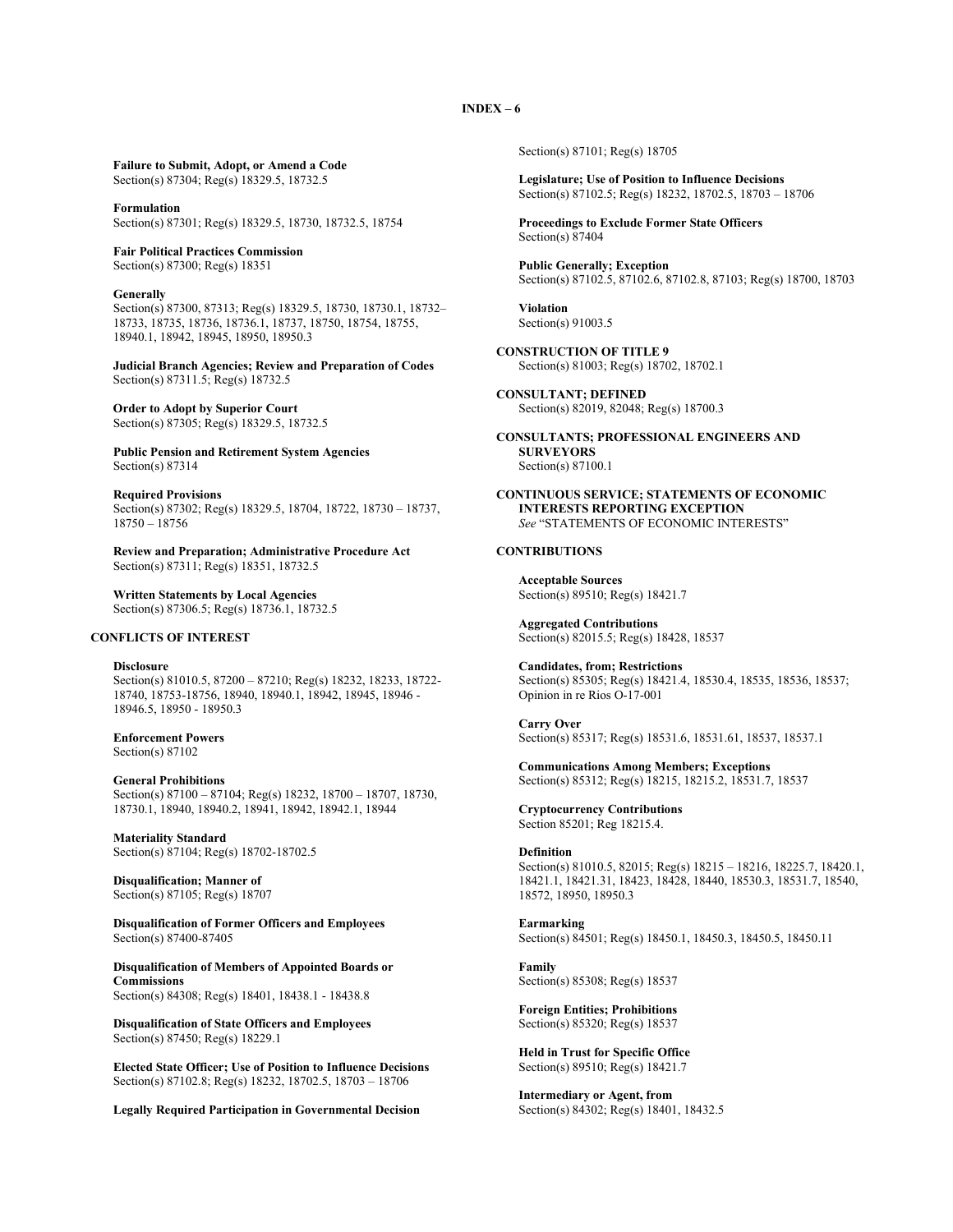**Legal Name, Made Under**

Section(s) 84301; Reg(s) 18401

**Limitations; Elections Held Prior to January 1, 2001** Section(s) 85321; Reg(s) 18531.6, 18531.61, 18537

**Limitations; Local Jurisdiction Default**

Section(s) 85702.5; Reg(s) 18421.4, 18428, 18503, 18521, 18521.5, 18523, 18523.1, 18530.4, 18531, 18531.5, 18531.6, 18531.61, 18533, 18537, 18544, 18545

## **Limitations; Prohibition on Use of Public Funds**

Section(s) 85300; Reg(s) 18530

#### **Loans**

Section(s) 84216, 85307; Reg(s) 18401, 18421.4, 18435, 18530.7, 18530.8, 18537

**Lobbyists, from** Section(s) 85702; Reg(s) 18215, 18572

**Members of Appointed Boards or Commissions, to; Disqualification**

Section(s) 84308; Reg(s) 18401, 18438.1 - 18438.8

#### **Persons, from; Limitations**

Section(s) 85301; Reg(s) 18421.4, 18503, 18521, 18521.5, 18530.4, 18531, 18531.5, 18531.6, 18531.61, 18533, 18535, 18537, 18544, 18545

#### **Political Parties, to; Limitations**

Section(s) 85303; Reg(s) 18421.4, 18521.5, 18530.3, 18530.4, 18531, 18531.61, 18531.7, 18533, 18534, 18537, 18544, 18545

#### **Prohibitions**

Section(s) 84300, 84301, 84302, 84304, 84306, 84307, 84308, 84309

**Receipt After the Date of the Election**

Section(s) 85316; Reg(s) 18531.6, 18531.61, 18531.62, 18537, 18537.1, 18545

**Received by Agents of Candidates or Committees** Section(s) 84306; Reg(s) 18401, 18421.1, 18421.3, 18421.31,

**Received for Primary and General Elections** Section(s) 85318; Reg(s) 18521, 18531.2, 18531.6, 18531.61, 18536, 18537

**Returning** Section(s) 85319; Reg(s) 18537

**Small Contributor Committees, from; Limitations** Section(s) 85302; Reg(s) 18421.4, 18503, 18521, 18521.5, 18530.4, 18531, 18531.5, 18531.6, 18531.61, 18537, 18544, 18545

**State Office Buildings, in; Prohibition** Section(s) 84309; Reg(s) 18401, 18439

**CONTRIBUTOR, NOTIFICATION TO** Section(s) 84105; Reg(s) 18401, 18427.1

**CONTROLLED COMMITTEE; DEFINITION** Section(s) 82016; Reg(s) 18217, 18405, 18521, 18521.5, 18535

**COPIES OF REPORTS AND STATEMENTS** *See* "REPORTS AND STATEMENTS"

**COST OF LIVING ADJUSTMENT** Section(s) 83124; Reg(s) 18531.10, 18535, 18544, 18545

**COSTS; ATTORNEY FEES; BOND** Section(s) 91012

**COUNTY; DEFINITION** Section(s) 82017

**COUNTY CENTRAL COMMITTEE CANDIDATES WHO RECEIVE OR SPEND LESS THAN \$2,000** Section(s) 84207; Reg(s) 18435

**CRIMINAL AND CIVIL ENFORCEMENT RESPONSIBILITIES** Section(s) 91001

**CRIMINAL AND CIVIL LIABILITY FOR VIOLATIONS** Section(s) 91015

**CRIMINAL AND CIVIL PENALTIES AND REMEDIES** Section(s) 91000 – 91015; Reg(s) 18427

**CRYPTOCURRENCY CONTRIBUTIONS** *See* "CONTRIBUTIONS"

**CUMULATIVE AMOUNT; DEFINITION** Section(s) 82018; Reg(s) 18421.4, 18535

## **-D-**

**DELEGATION OF AUTHORITY; COMMISSION** *See* "COMMISSION"

#### **DESIGNATED EMPLOYEE**

**Broad or Indefinable Duties, Disclosure** Section(s) 87310; Reg(s) 18732.5

**Definition** Section(s) 82019; Reg(s) 18219, 18701

**DIRECTORY OF LOBBYISTS; LOBBYING FIRMS AND LOBBYIST EMPLOYERS** Section(s) 81010.5, 86109

**DISCLOSURE; AMENDMENTS** *See* "ADVERTISEMENTS"

**DISCRETIONARY AUDITS** Section(s) 90003; Reg(s) 18531.62, 18994, 18998

**DISCLOSURE BY CANDIDATES FOR ELECTIVE OFFICE** *See* "STATEMENTS OF ECONOMIC INTERESTS"

#### **DISCLOSURE; STATEMENTS OF ECONOMIC INTERESTS** *See* "STATEMENTS OF ECONOMIC INTERESTS"

**DISCLOSURE BY MEMBERS OF BOARDS, AND COMMISSIONS OF NEWLY CREATED AGENCIES** *See* "STATEMENTS OF ECONOMIC INTERESTS"

**DISCLOSURE OF INVESTMENTS AND INTERESTS IN REAL PROPERTY; INCORPORATION BY REFERENCE** *See* "STATEMENTS OF ECONOMIC INTERESTS"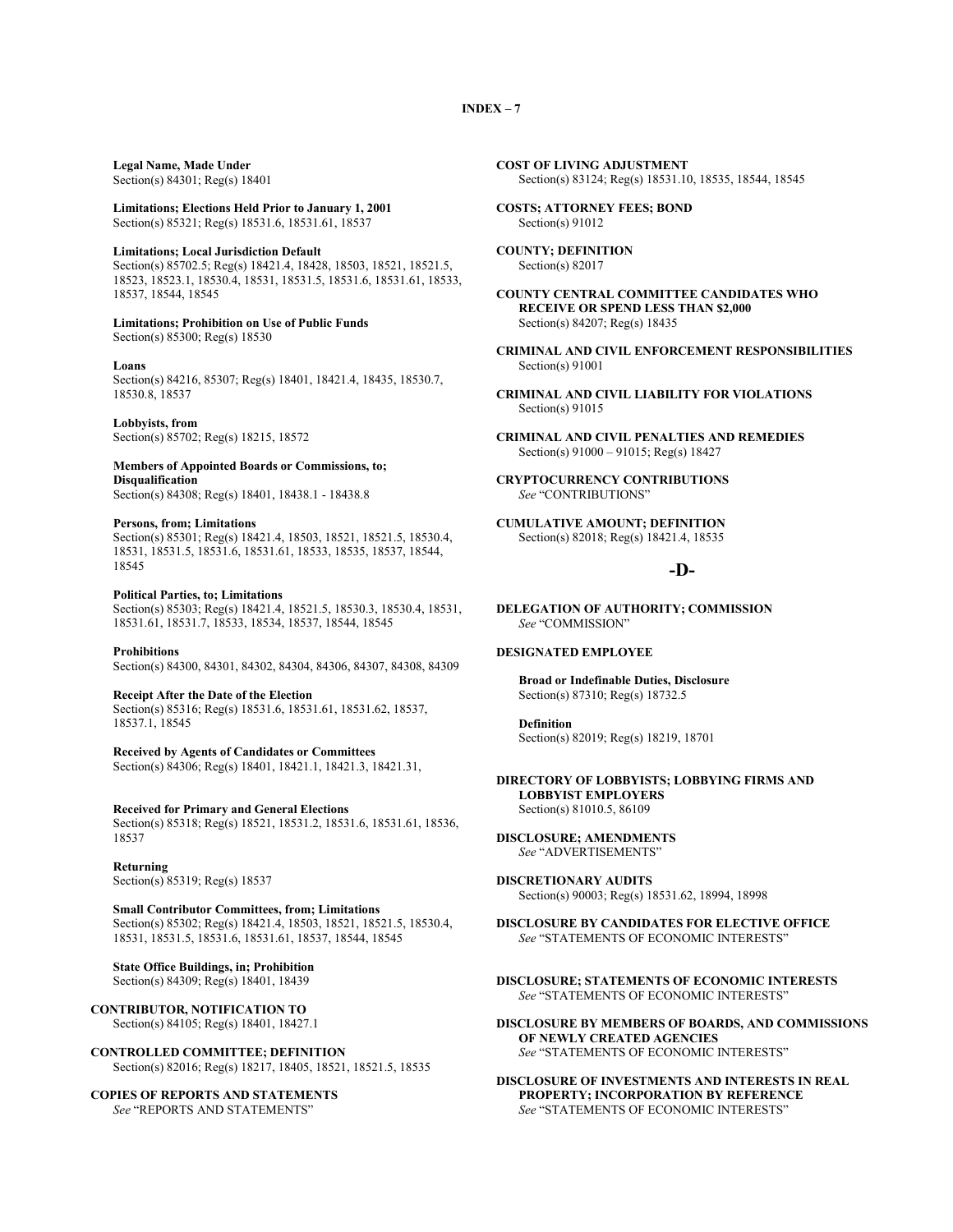**DISCOUNTS; AS GIFTS** Section(s) 82028, 82048.8; Reg(s) 18229.1, 18730.1, 18932.4, 18940, 18940.1, 18941 – 18945, 18945.2 – 18950.3

**DISQUALIFICATION; MANNER OF** *See* "CONFLICTS OF INTEREST"

**DISQUALIFICATION OF FORMER OFFICERS AND EMPLOYEES** *See* "CONFLICTS OF INTEREST"

**DISQUALIFICATION OF MEMBERS OF APPOINTED BOARDS OR COMMISSIONS** *See* "CONFLICTS OF INTEREST"

**DISQUALIFICATION OF STATE OFFICERS AND EMPLOYEES** *See* "CONFLICTS OF INTEREST"

**DUTIES OF THE FILING OFFICER** Section(s) 81010, 81010.5; Reg(s) 18110, 18115, 18115.1, 18115.2, 18363; 18732.5

## **-E-**

**EARMARKING; CONTRIBUTIONS** Section(s) 84501, 85704; Reg(s) 18432.5, 18450.1, 18450.3, 18450.5, 18450.11, 18533

**EARNED INCOME** Section(s) 82030.5, 82048.8; Reg(s) 18932

**EFFECT OF CONVICTION** Section(s) 91002

**ELECTED OFFICER; DEFINITION** Section(s) 82020

#### **ELECTED STATE OFFICER**

**Definition** Section(s) 82021

**Designated Employee Exception** Section(s) 82019; Reg(s) 18219, 18701

**Enforcement Exception** Section(s) 87102

**Use of Position to Influence Decisions** Section(s) 87102.8; Reg(s) 18232, 18702.5, 18703 - 18706

**ELECTION; DEFINITION** Section(s) 82022

**ELECTION CYCLE** Section(s) 85204; Reg(s) 18425, 18550

**ELECTION CYCLE; SPECIAL AND SPECIAL RUNOFF** Section(s) 85204.5

**ELECTION-RELATED ACTIVITIES; DEFINITION** Section(s) 82022.5

**ELECTIVE OFFICE; DEFINITION** Section(s) 82023

**ELECTIVE STATE OFFICE; DEFINITION** Section(s) 82024

#### **ELECTRONIC FILING**

**Local Agencies; Campaign Reports and Statements** Section(s) 84615

**Online Disclosure** Section(s) 84600- 84616; Reg(s) 18465

**Statements of Economic Interests** Section(s) 87500.2; Reg(s) 18756

**ENFORCEABLE PROMISE** Section(s) 81010.5, 82015; Reg(s) 18215 – 18216, 18225.7, 18420,

18420.1, 18421.1, 18421.31, 18423, 18428, 18440, 18530.3, 18531.7, 18540, 18572, 18950, 18950.3

## **ENFORCEMENT**

Section(s) 91000 – 91014; Reg(s) 18360-18361.11

**ENFORCEMENT OF SAN BERNARDINO COUNTY CAMPAIGN ORDINANCE** Section(s) 83123.5

**ENFORCEMENT OF LOCAL GOVERNMENT CAMPAIGN AND ETHICS ORDINANCE** Section(s) 83123.6

**ENTITY; DEFINITION** Section(s) 82015.5

**EXPENDITURE; DEFINITION** Section(s) 82025; Reg(s) 18215.2, 18225.7, 18420, 18421.1, 18428, 18450.11, 18530.3, 18531.7, 18531.10, 18901.1

**EXPENDITURE CEILING** Section(s) 85400 – 85403; Reg(s) 18421.4, 18540 – 18545

#### **EXPENDITURES**

**Associated with Seeking or Holding Office** Section(s) 89512; Reg(s) 18421.7

**By Agent or Independent Contractor; Campaign** Section(s) 84303; Reg(s) 18401, 18421.7-18421.9, 18423, 18431

**By Committees not Controlled by Candidates** Section(s) 89512.5

**For Paid Online Communications** Section(s) 84211, 84303; Reg(s) 18421.5, 18423, 18435

**EXTERNAL MANAGER; DEFINITION** Section(s) 82025.3

#### **-F-**

**FAIR MARKET VALUE; DEFINITION** Section(s) 82025.5

**FAIR POLITICAL PRACTICES COMMISSION** *See* "COMMISSION"

**FAXING OF REPORT OR STATEMENT**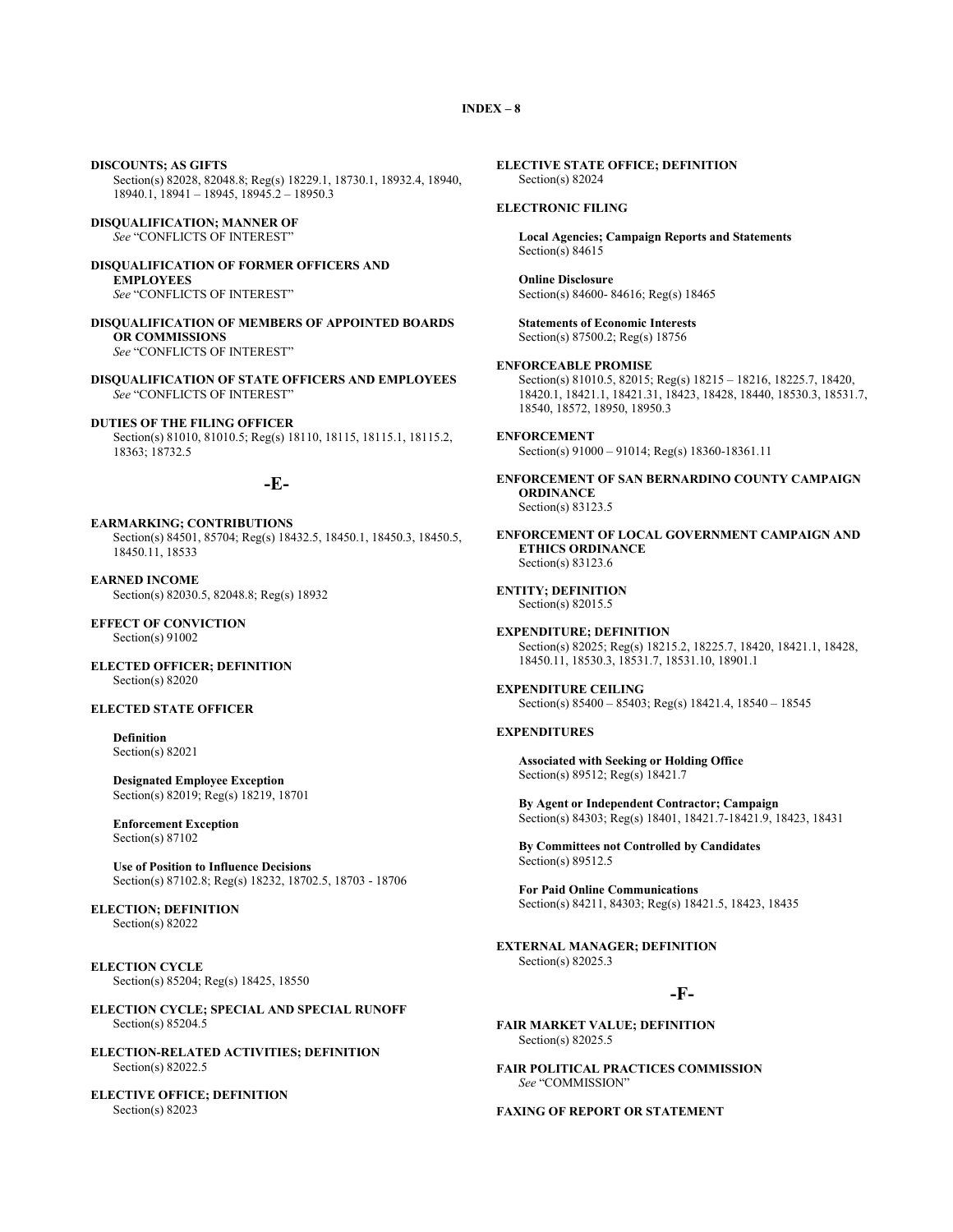Section(s) 81007.5

**FEDERAL OFFICE CANDIDATES; PLACES FILED** Section(s) 84217; Reg(s) 18401, 18435

**FEDERAL AND OUT OF STATE POLITICAL ACTION COMMITTEES** Section(s) 84222; Reg(s) 18422

**FILING DATES; MAILING OF REPORT OR STATEMENT** Section(s) 81007

**FILING FEES PROHIBITION** Section(s) 81006

**FILING OF CAMPAIGN STATEMENTS** *See* "CAMPAIGN STATEMENTS"

**FILER; DEFINITION** Section(s) 82026

## **FILING OFFICER**

**Definition** Section(s) 82027; Reg(s) 18227, 18942.2, 18942.3

**Duties of** Section(s) 81010, 81010.5; Reg(s) 18110, 18115, 18115.1, 18115.2, 18363; 18732.5

**FINANCIAL INTEREST; PUBLIC OFFICIAL** Section(s) 82048.8, 87103; Reg(s) 18229.1, 18232, 18700 – 18707, 18730, 18730.1, 18940 – 18946.5

**FINDINGS AND DECLARATIONS OF THE PEOPLE** Section(s) 81001

**FINDINGS OF PROBABLE CAUSE; REQUIREMENTS** Section(s) 83115.5; Reg(s) 18327, 18361 – 18361.8, 18362

**FINES; LATE FILING OF STATEMENTS** Section(s) 91013

**FOREIGN ENTITIES; CONTRIBUTION LIMITATIONS** *See* "CONTRIBUTIONS"

#### **FORMAT FOR STATE MEASURERS** *See* "BALLOT PAMPHLET"

**FORMS; LOANS** Section(s) 84212; Reg(s) 18401, 18435

**FORMULATION; AGENCY CODES** *See* "CONFLICT OF INTEREST CODES"

**FUNDRAISING PAYMENTS MADE TO A SPOUSE OR DOMESTIC PARTNER; PROHIBITION** See "CAMPAIGN FUNDS"

## **-G-**

#### **GENERAL PROVISIONS; TITLE** Section(s) 81000 – 81016; Reg(s) 18110, 18115, 18200, 18312, 18363, 18427

**GENERAL PURPOSE COMMITTEE**

Section(s) 82027.5; Reg(s) 18227.5, 18247.5, 18421.8, 18521.5

#### **GIFT**

#### **Definition**

Section(s) 82028, 82048.8; Reg(s) 18229.1, 18730.1, 18932.4, 18940, 18940.1, 18941, 18942, 18942.1-18942.3, 18943 – 18944.3, 18945, 18945.2, 18946 – 18946.5, 18950 – 18950.3

#### **Gift Limits**

Section(s) 82028, 89503, 89503.5; Reg(s) 18730, 18730.1, 18736, 18940, 18940.2, 18941, 18942, 18942.1-18942.3, 18944, 18944.1, 18944.2, 18945, 18945.1, 18945.2, 18946, 18946.5, 18950-18950.4

**Lobbyist, from** Section(s) 86201, 86203; Reg(s) 18624, 18946.2

**Made Through Intermediaries and Others; Disclosure** Section(s) 87210, 87313; Reg(s) 18732.5

**Notification to Beneficiary of** Section(s) 81010.5, 86112.5; Reg(s) 18640

**Reporting on Statements of Economic Interests** Section(s) 87207; Reg(s) 18728.5, 18730.1, 18732.5, 18740, 18940, 18942, 18944, 18945, 18945.2, 18946, 18950 - 18950.3

**Violations** Section(s) 89503.5, 89521

## **-H-**

**HONORARIUM** Section(s) 89501, 89502; Reg(s) 18730, 18930 – 18933

**HONORARIUM; VIOLATIONS** Section(s) 89521

## **-I-**

**IDENTIFICATION OF BALLOT MEASURE COMMITTEES** Section(s) 84107; Reg(s) 18401, 18402, 18521.5, 18531.5

**IDENTIFICATION OF SPONSORED COMMITTEE** Section(s) 84106; Reg(s) 18401, 18419

**IDENTIFICATION ON SLATE MAILERS** Section(s) 84305.5; Reg(s) 18229.1, 18401, 18401.1, 18435.5

**IDENTIFICATION REQUIREMENTS FOR TELEPHONE CALLS** Section(s) 84310; Reg(s) 18401, 18440

**IMMEDIATE FAMILY; DEFINITION** Section(s) 82029, 82048.8; Reg(s) 18229.1, 18234

**IMPOSITION OF ADDITIONAL REQUIREMENTS** Section(s) 81013; Reg(s) 18531.5, 18312

#### **INCOME; DEFINITION**

Section(s) 82030, 82048.8; Reg(s) 18230, 18232, 18234, 18235, 18728.5, 18940, 18944, 18950.3

**INCOME; DEVELOPER'S FEES TO GOVERNMENTAL AGENCIES** Section(s) 87103.6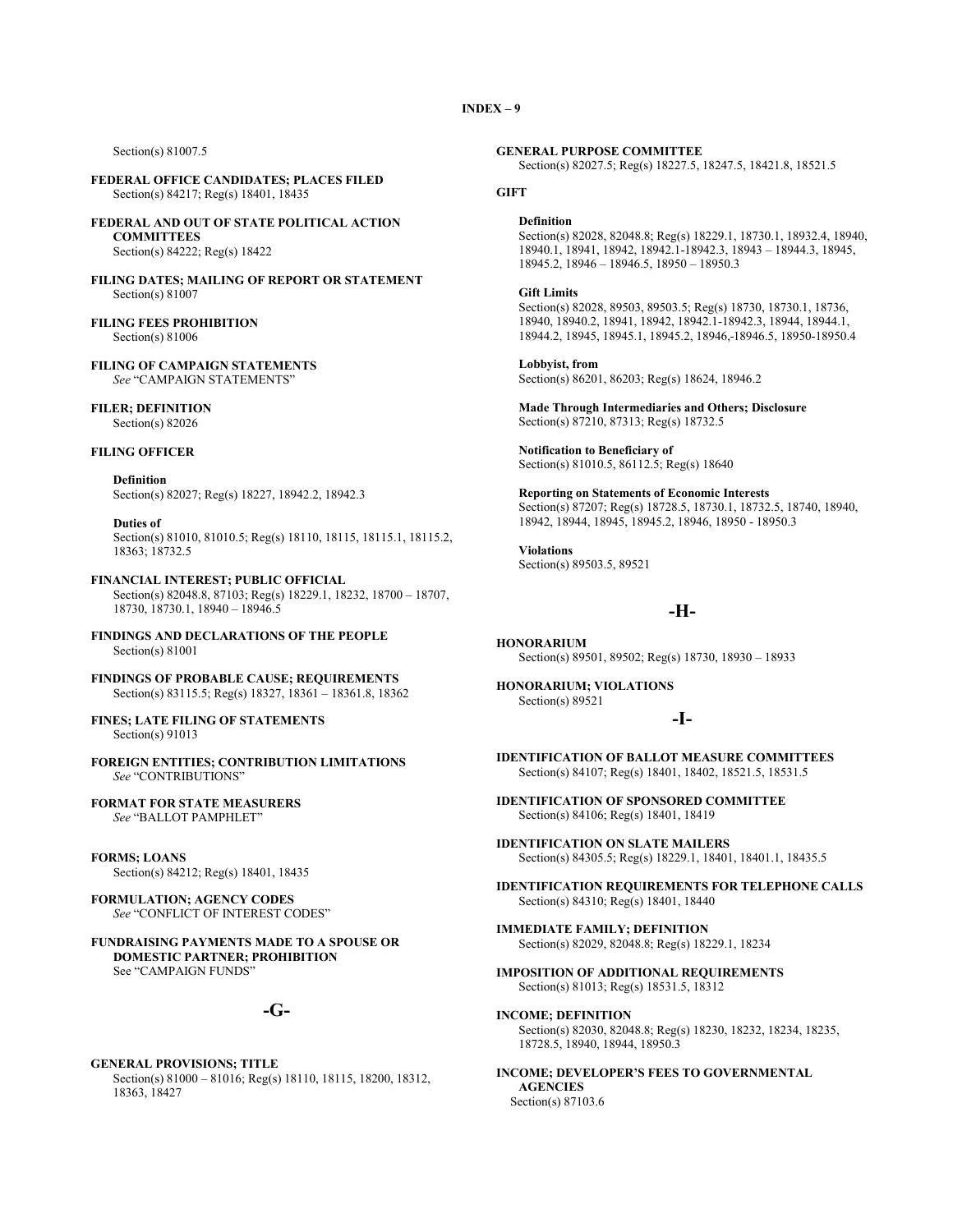**INCOME; EARNED** *See* "EARNED INCOME"

**INCOME FROM RETAIL SALES; DISQUALIFICATION EXCEPTION** Section(s) 87103.5

**INCOME, REPORTING ON STATEMENTS OF ECONOMIC INTERESTS** *See* "STATEMENTS OF ECONOMIC INTERESTS"

**INCUMBENCY** Section(s) 89000 – 98001

**INCUMBENT ELECTED OFFICERS; USE OF PERSONAL FUNDS** Section(s) 89511.5

**INDEPENDENT EXPENDITURE; DEFINITION** Section(s) 82031; Reg(s) 18225.7, 18420.1, 18530.3

#### **INDEPENDENT EXPENDITURES**

**Aggregation** Reg(s) 18225.4

**By Candidate Controlled Committees** Section(s) 85501

**Internet Display of** Section(s) 85505; Reg(s) 18550

**Late; Reporting** Section(s) 81005, 81010.5, 84204; Reg(s) 18401, 18435, 18550

**Not Authorized by Candidate** Section(s) 84506.5

**Online Disclosure of** Section(s) 85500; Reg(s) 18550

**Verification Statement** Section(s) 84213; Reg(s) 18401, 18427, 18430, 18435, 18465.1,18570

**INFLUENCING DECISIONS; ELECTED STATE OFFICERS** Section(s) 87102.8; Reg(s) 18232, 18702.5, 18703 – 18706

**INFLUENCING DECISIONS; LEGISLATORS USING POSITION** Section(s) 87102.5; Reg(s) 18232, 18702.5, 18703 - 18706

**INFLUENCING PROSPECTIVE EMPLOYMENT** Section(s) 87407; Reg(s) 18747

**INFLUENCING LEGISLATIVE OR ADMINISTRATIVE ACTION; DEFINITION** Section(s) 82032

**INFORMATIONAL MATERIAL** Section(s) 82028; Reg(s) 18942, 18942.1

**INJUNCTION** Section(s) 91003

**IN-KIND CONTRIBUTIONS**

Section(s) 81010.5, 82015; Reg(s) 18215 - 18216, 18225.7, 18420, 18420.1, 18421.1, 18421.31, 18423, 18428, 18440, 18530.3, 18531.7, 18540, 18572, 18950, 18950.3

**INTEREST IN REAL PROPERTY; DEFINITION** Section(s) 82033; Reg(s) 18229.1, 18233, 18234, 18235, 18702.2, 18729

**INTEREST IN TRUSTS** Section(s) 82033; Reg(s) 18234, 18235

**INTERMEDIARY** Section(s) 84302 – 85704; Reg(s) 18401, 18432.5, 18533

**INVESTIGATIONS; NOTICE; SWORN COMPLAINTS** *See* "COMMISSION"

**INVESTMENT; DEFINITION** Section(s) 82034; Reg(s) 18229.1, 18230, 18234, 18235, 18237

**INVESTMENT OR INTEREST IN REAL PROPERTY; REPORTING REQUIREMENTS ON DISCLOSURE STATEMENT** *See* "STATEMENTS OF ECONOMIC INTERESTS"

**INVITATIONS** Section(s) 81010.5, 86112.3

## **-J-**

**JOINT AND SEVERAL LIABILITY; PERSONS RESPONSIBLE FOR VIOLATION** Section(s) 91006; Reg(s) 18316.6

**JUDGES; SEMI-ANNUAL CAMPAIGN STATEMENTS** Section(s) 81010.5, 84200; Reg(s) 18405, 18426, 18435, 18531.5

**JUDGMENT ON THE MERITS; PRECEDENCE; DISMISSAL** Section(s) 91008 **JUDICIAL ADVANCEMENT OF ACTION; RELATING TO PENDING ELECTION** Section(s) 83121

**JUDICIAL BRANCH AGENCIES; REVIEW AND PREPARATION OF CODES** *See* "CONFLICT OF INTEREST CODES"

#### **JUDICIAL REVIEW**

**Code Reviewing Body Actions** Section(s) 87308; Reg(s) 18732.5

**Commission Actions** Section(s) 83120

**JURISDICTION; DEFINITION** Section(s) 82035

## **-L-**

**LAFCO PROPOSAL** Section(s) 82035.5, 84250-84252; Reg(s) 18417

#### **LATE CONTRIBUTION; DEFINITION**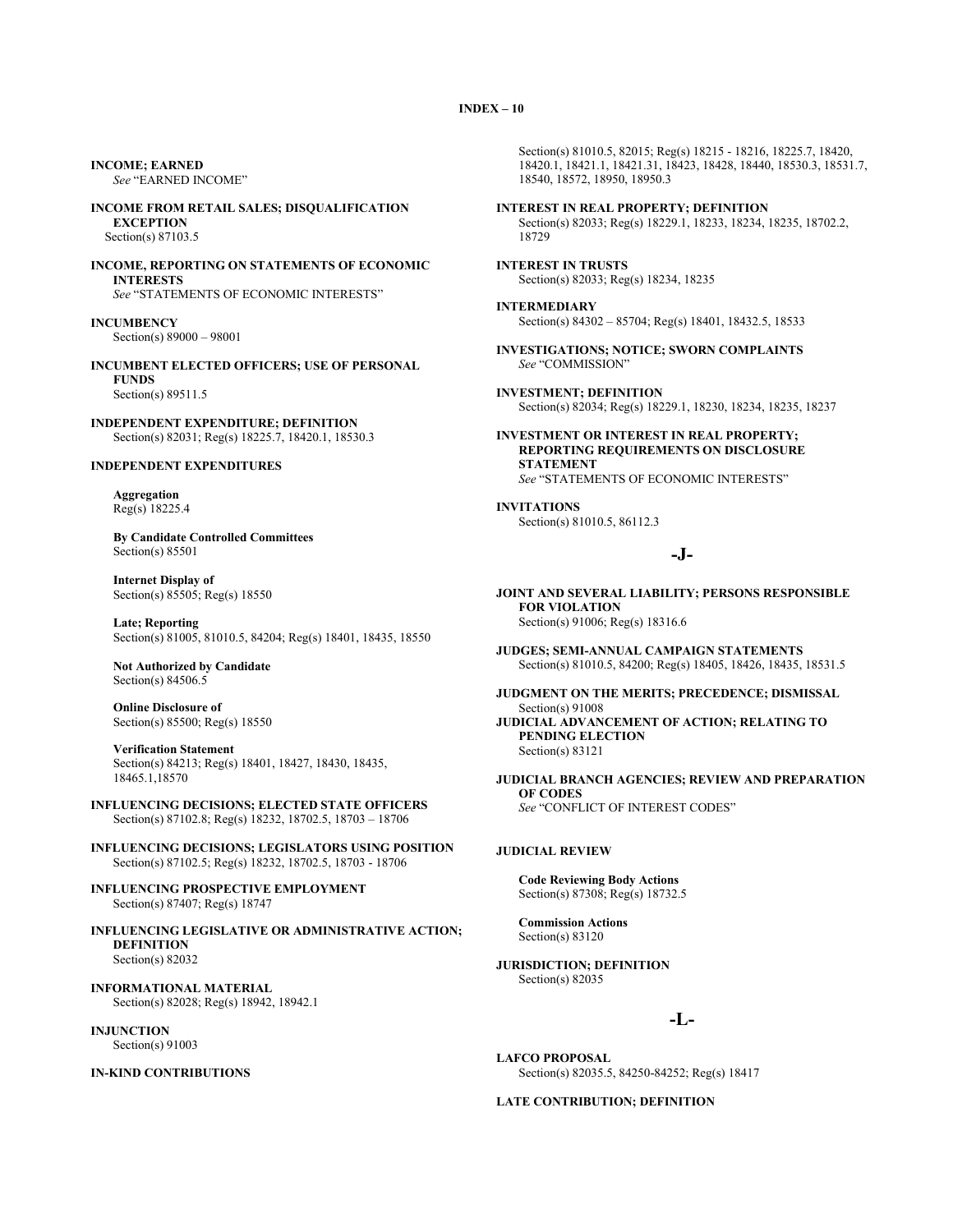Section(s) 81005, 82036; Reg(s) 18425

- **LATE CONTRIBUTION; REPORTS** Section(s) 81005, 81010.5, 84203; Reg(s) 18401, 18421.1, 18425, 18435
- **LATE FILING OF STATEMENT OR REPORT; FEES, FINES** Section(s) 91013
- **LATE INDEPENDENT EXPENDITURE** Section(s) 81005, 81010.5, 82036.5; Reg(s) 18550
- **LATE IN-KIND CONTRIBUTIONS** Section(s) 81010.5, 84203.3; Reg(s) 18401, 18425, 18435
- **LAUNDERED CONTRIBUTIONS; RECEIPT OF** Section(s) 85701
- **LEASEHOLD INTERESTS AS REAL PROPERTY** Section(s) 82033, 87206.5; Reg(s) 18229.1, 18233, 18234, 18235, 18702.3, 18729

**LEAVING OFFICE STATEMENT OF ECONOMIC INTERESTS** *See* "STATEMENTS OF ECONOMIC INTEREST"

**LEGAL DEFENSE FUND** Section(s) 81010.5, 85304; Reg(s) 18530.4, 18530.45, 18537

**Local Candidates and Elected Officeholders** Section(s) 85304.5; Reg(s) 18530.45

**Sexual Harassment and Sexual Abuse** Section(s) 85304, 85304.5, 89513; Reg(s) 18530.45

**LEGALLY REQUIRED PARTICIPATION IN GOVERNMENTAL DECISION; CONFLICTS OF INTEREST** *See* "CONFLICTS OF INTEREST"

**LEGISLATIVE ACTION; DEFINITION** Section(s) 82037 **LEGISLATIVE OFFICIAL; DEFINITION** Section(s) 82038

**LEGISLATURE; USE OF POSITION TO INFLUENCE DECISIONS; CONFLICTS OF INTEREST** *See* "CONFLICTS OF INTEREST"

#### **LIABILITY FOR VIOLATIONS**

**Administrative** Section(s) 83116.5; Reg(s) 18316.5, 18316.6, 18327

**Criminal and Civil** Section(s) 91000-910014

**Joint and Several Responsibility** Section(s) 91006; Reg(s) 18316.6

**LIMITED LIABILITY COMPANIES** Section(s) 84109; Reg(s) 18402.2; 18421.10

**LOAN TERMS** Section(s) 87461

#### **LOANS**

**As Contributions** Section(s) 84216; Reg(s) 18401, 18435 **As Income** Section(s) 82030, 82048.8; Reg(s) 18230, 18232, 18234, 18235, 18728.5, 18940, 18944, 18950.3

**Contribution Limitations** Section(s) 85307; Reg(s) 18421.4, 18530.7, 18530.8, 18537

**Forms for** Section(s) 84212; Reg(s) 18401, 18435

**Made by a Candidate or Committee** Section(s) 84216.5; Reg(s) 18401, 18435

**Made to Public Officials** Section(s) 87460 – 87462

**Reporting on Statements of Economic Interests** Section(s) 87207; Reg(s) 18730

**LOBBYING COALITION** Section(s) 82038.4, 86114, 86115, 86116; Reg(s) 18616.4

#### **LOBBYING FIRM**

**Accounting; Requirements** Reg(s) 18612

**Definition** Section(s) 82038.5; Reg(s) 18238.5, 18614

**Recordkeeping** Section(s) 81010.5, 86110; Reg(s) 18610, 18612, 18615

**Registration Requirements** Section(s) 81010.5, 86104; Reg(s) 18601

**Reports; Contents** Section(s) 81010.5, 86114; Reg(s) 18613, 18614, 18616.4

## **LOBBYING REPORTS**

**When to File** Section(s) 81010.5, 86117; Reg(s) 18617

**Where to File** Section(s) 86118

#### **LOBBYIST**

**Accounting; Requirements** Reg(s) 18610

**Certification; Requirements** Section(s) 81010.5, 86103; Reg(s) 18601, 18603.1

**Church or Religious Society Exemption** Section(s)  $86300(c)$ 

**Contributions from; Prohibition** Section(s) 85702; Reg(s) 18215, 18572

**Exemptions** Section(s) 86300

**Definition** Section(s) 82039; Reg(s) 18239, 18601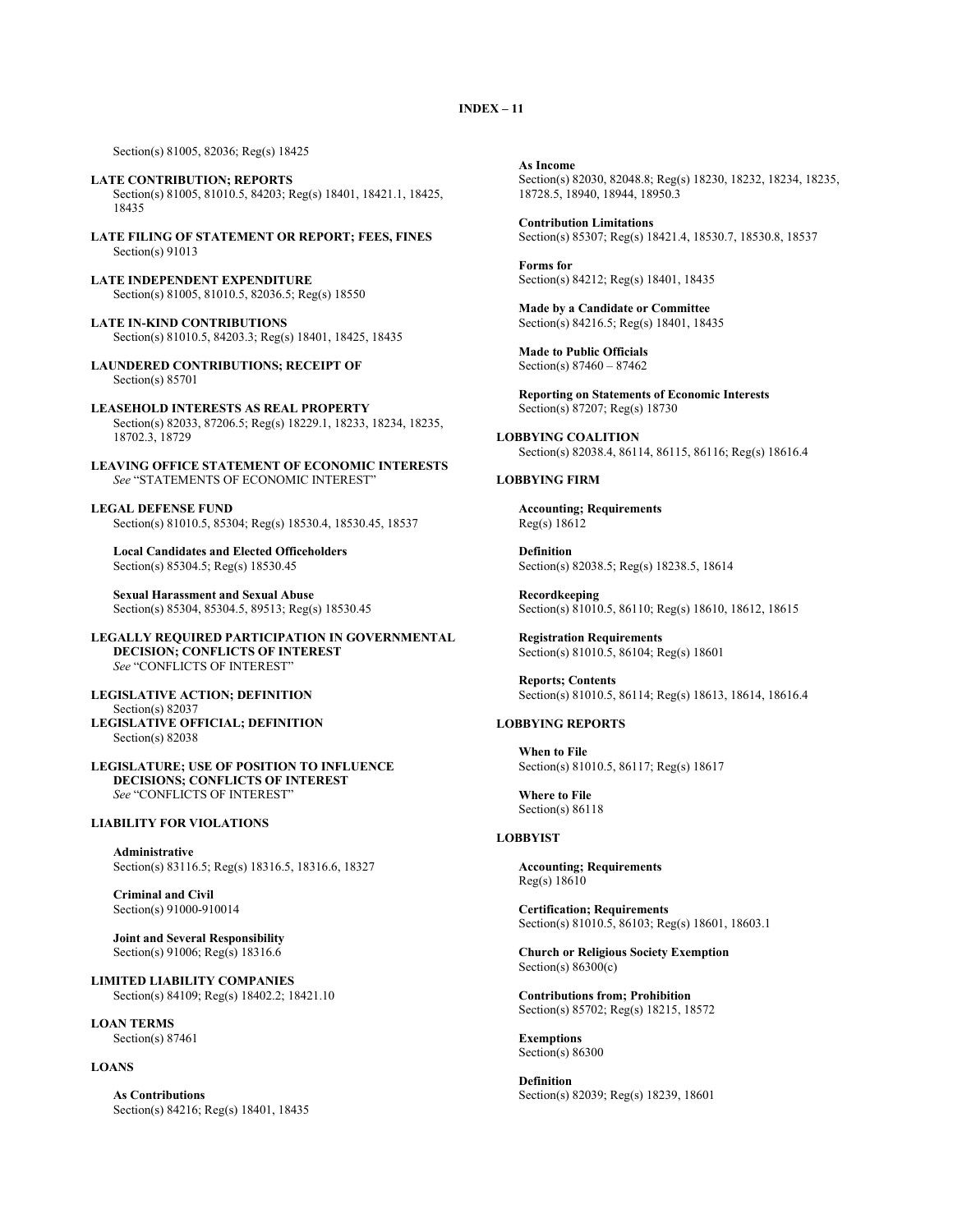**Directory; Online Version** Section(s) 81010.5, 86109.5

**Gifts from; Prohibition** Section(s) 86203, 86204, 86205, 89503.5; Reg(s) 18624, 18942, 18946.2

**Loans from; Prohibition** Section(s) 86205; Reg(s) 18625

**Recordkeeping** Section(s) 81010.5, 86110; Reg(s) 18610, 18612, 18615

**Registration and Reporting Requirements** Section(s) 81010.5, 82038.4, 86100 – 86118; Reg(s) 18249, 18601, 18610, 18611, 18612, 18613, 18614, 18615, 18616, 18616.4, 18617, 18945, 18950, 18950.1, 18950.3

**Reports; Contents** Section(s) 81010.5, 86113; Reg(s) 18611, 18942

## **LOBBYIST EMPLOYER**

**Accounting; Requirements** Reg(s) 18615

**Definition** Section(s) 82039.5; Reg(s) 18239.5, 18614

**Registration Requirements** Section(s) 81010.5, 86105; Reg(s) 18616.4 **Recordkeeping** Section(s) 81010.5, 86110; Reg(s) 18610, 18612, 18615

**Reports; Contents** Section(s) 81010.5, 82038.4, 86116; Reg(s) 18614, 18616, 18616.4

**LOCAL CAMPAIGN ORDINANCES** Section(s) 81009.5, 85703; Reg(s) 18531.5, 18531.7

**Enforcement by Commission** Section(s) 83123.5, 83123.6,

#### **LOCAL GOVERNMENT AGENCY**

**Definition** Section(s) 82041

**Review of Conflict of Interest Codes** Section(s) 87306.5; Reg(s) 18732.5, 18736.1

## **-M-**

**MADE AT THE BEHEST OF; DEFINITION** Section(s) 82041.3; Reg(s) 18225.7

**MAILING OF REPORTS AND STATEMENTS** *See* "REPORTS AND STATEMENTS"

## **MAJOR DONOR**

**Definition**

Section(s) 82013; Reg(s) 18427.1, 18420, 18427.5, 18531.5

**Notification** Section(s) 84105; Reg(s) 18401, 18422, 18427.1

**MAJORITY OWNED; DEFINITION** Section(s) 82015.5

## **MANDATORY AUDITS AND INVESTIGATIONS**

**Commission** Section(s) 90006; Reg(s) 18998

**Franchise Tax Board** Section(s) 90001; Reg(s) 18531.62, 18601, 18991 – 18995, 18997

**MANNER; FORM OF PRINTING MEASURES; BALLOT PAMPHLET** *See* "BALLOT PAMPHLET"

**MASS ELECTRONIC MAILING; DEFINITION** Section(s) 84305; Reg(s) 18435

#### **MASS MAILING**

**Definition** Section(s) 82041.5; Reg(s) 18435, 18901.1

**Identification of Sender** Section(s) 84305; Reg(s) 18401, 18435

**Public Expense Prohibition** Section(s) 89001, 89002, 89003; Reg(s) 18901.1

**Requirements for** Section(s) 84305; Reg(s) 18401, 18435

**MAYOR; DEFINITION** Section(s) 82042

**MEASURE; COMMITTEES SUPPORTING AND OPPOSING; PROPONENTS; TIME FOR FILING** Section(s) 81010.5, 84200.5; Reg(s) 18401, 18405, 18435, 18531.5 **MEASURE; DEFINITION** Section(s) 82043; Reg(s) 18531.5

**MEASURE; LAFCO PROPOSAL** *See* "LAFCO PROPOSAL"

**MEMBERSHIP OF COMMISSION** *See* "COMMISSION"

**MULTIAGENCY FILERS** Section(s) 87350; Reg(s) 18732.5, 18735.5

**MULTI-LAYER REPORTING; MULTIPURPOSE ORGANIZATIONS** *See* "MULTIPURPOSE ORGANIZATIONS"

**MULTIPURPOSE ORGANIZATIONS** Section(s) 84222, 84222.5; Reg(s) 18215, 18422

## **-N-**

**NEWSLETTER OR MASS MAILING; PUBLIC EXPENSE PROHIBITION** Section(s) 89001; Reg(s) 18901.1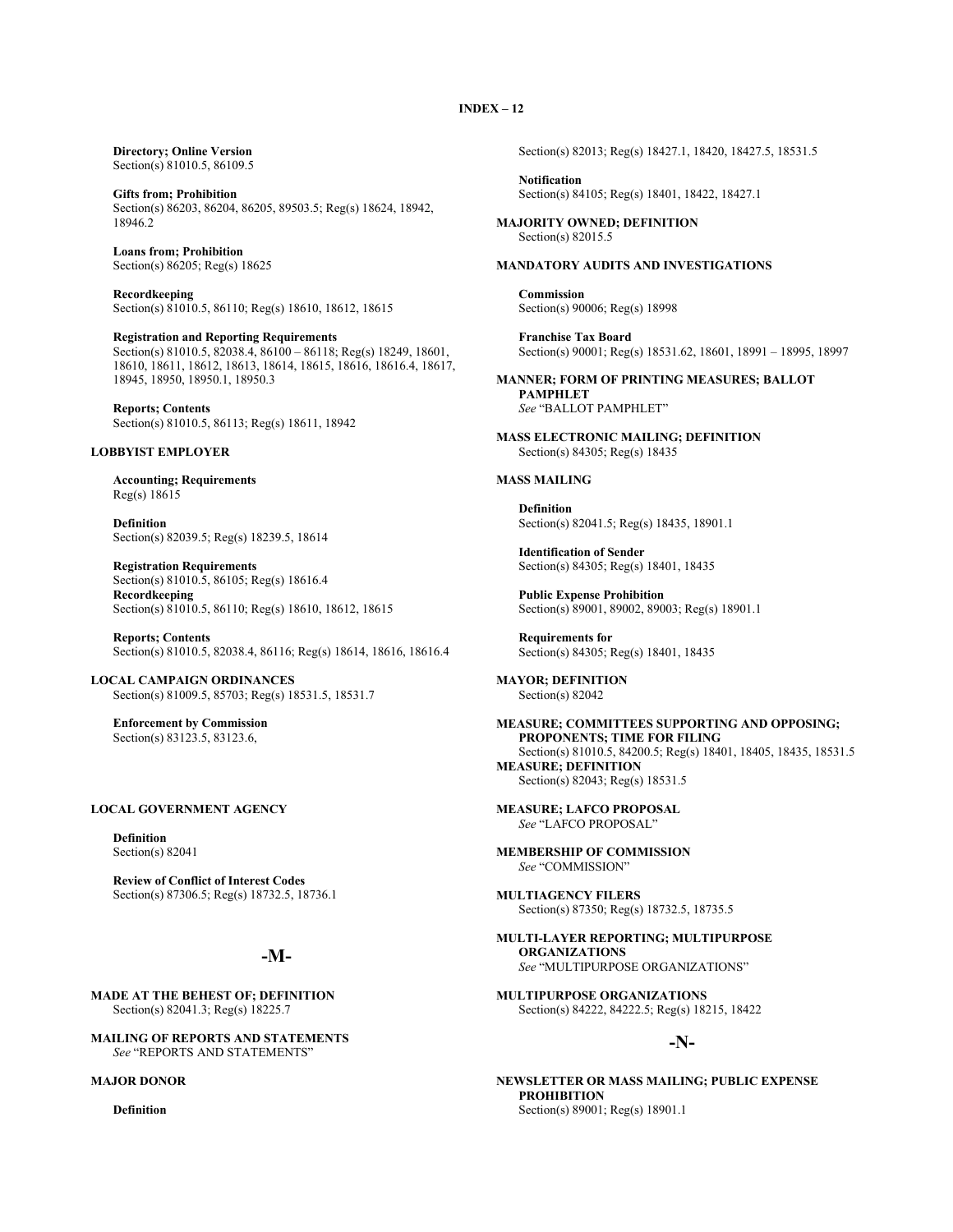#### **NONGENERAL LEGISLATION; DEFINITION**

Section(s) 87102.6; Reg(s) 18232, 18702.5, 18703 – 18706

#### **NONMONETARY CONTRIBUTIONS**

Section(s) 81010.5, 82015; Reg(s) 18215 - 18216, 18225.7, 18420, 18421.1, 18421.31, 18423, 18428, 18440, 18530.3, 18531.7, 18540, 18572, 18950, 18950.3

#### **NONPROFIT ORGANIZATIONS**

#### **Controlled Committee** Reg(s) 18217

**Disclosing Travel Payments** Section(s) 89506

**Publicly Funded Nonprofit Organizations** Section(s) 84222.5

**Qualifying as Recipient Committees** Section(s) 84222, 84222.5; Reg(s) 18215, 18422

**Top Contributor Disclosure; 501(c)(3)** Section(s) 84501

**NOTIFICATION TO BENEFICIARY OF A GIFT** *See* "GIFT"

**NOTIFICATION TO CONTRIBUTORS OF \$5,000** Section(s) 84105; Reg(s) 18401, 18427.1

## **-O-**

**OCCUPATION AND EMPLOYER; DISCLOSURE OF** Section(s) 82048.8, 84211 – 85700; Reg(s) 18229.1, 18401, 18421.1, 18421.3, 18421.4, 18421.7-18421.9, 18422, 18435, 18531.5, 18570

**ODD-YEAR CAMPAIGN STATEMENTS** *See* "CAMPAIGN STATEMENTS"

**OFFICEHOLDER ACCOUNTS, STATE OFFICIALS** Section(s) 85316; Reg(s) 18531.6, 18531.61, 18531.62, 18537, 18537.1, 18544, 18545

**OFFICEHOLDER EXPENDITURES** Section(s) 89512; Reg(s) 18421.7

**OFFICEHOLDERS; ANNUAL STATEMENTS** Section(s) 81010.5, 87203; Reg(s) 18723, 18732.5

**OFFICIALS; ELECTED, APPOINTED, AND HOLD OVER, STATEMENTS OF ECONOMIC INTERESTS** *See* "STATEMENTS OF ECONOMIC INTERESTS"

**ONLINE; WHO SHALL FILE** Section(s) 84605; Reg(s) 18450.11, 18451, 18465.1

**ONLINE COMMUNICATIONS, PAID; REPORTING EXPENDITURES** Section(s) 84211, 84303; Reg(s) 18421.5, 18423, 18435

**ONLINE DISCLOSURE** Section(s) 84600 – 84616; Reg(s) 18465, 18465.1

**ONLINE DISCLOSURE OF CONTRIBUTIONS**

Section(s) 81005, 81010.5, 85309; Reg(s) 18425, 18466, 18531.5, 18537

**ONLINE DISCLOSURE OF INDEPENDENT EXPENDITURES** Section(s) 85500; Reg(s) 18550

**OPINIONS; REQUESTS OF AND ISSUANCE BY COMMISSION** *See* "COMMISSION"

**ORDER OF NAMES ON BALLOT** Section(s) 89000

**ORDER TO ADOPT BY SUPERIOR COURT; AGENCY CONFLICT OF INTEREST CODES** Section(s) 87305; Reg(s) 18329.5, 18732.5

**ORGANIZATION OF COMMITTEES** *See* "COMMITTEE"

**OUT OF STATE AND FEDERAL POLITICAL ACTION COMMITTEES** Section(s) 84222; Reg(s) 18422

## **-P-**

**PARENT, SUBSIDIARY, OTHERWISE RELATED BUSINESS ENTITY; DEFINITION** Section(s) 84308; Reg(s) 18438.5

**PAYMENT; DEFINITION** Section(s) 82044; Reg(s) 18944

**PAYMENT TO INFLUENCE LEGISLATIVE OR ADMINISTRATIVE ACTION; DEFINITION** Section(s) 82045

#### **PENALTIES**

**Civil Penalties** Section(s) 91005.5

**Collection of** Section(s) 91013.5

**Criminal and Civil Penalties and Remedies** Section(s) 91000 – 91015; Reg(s) 18427

**Violations** Section(s) 91000 – 91015; Reg(s) 18427

**PERIOD COVERED; DEFINITION** Section(s) 82046

#### **PERIODIC REPORTS**

**Filing; Time** Section(s) 81010.5, 86117; Reg(s) 18617

**Lobbying Firms** Section(s) 81010.5, 82038.4, 86114; Reg(s) 18613, 18614, 18616.4

**Lobbyist Employers and Others** Section(s) 81010.5, 82038.4, 86115, 86116; Reg(s) 18614, 18616, 18616.4

#### **Lobbyists**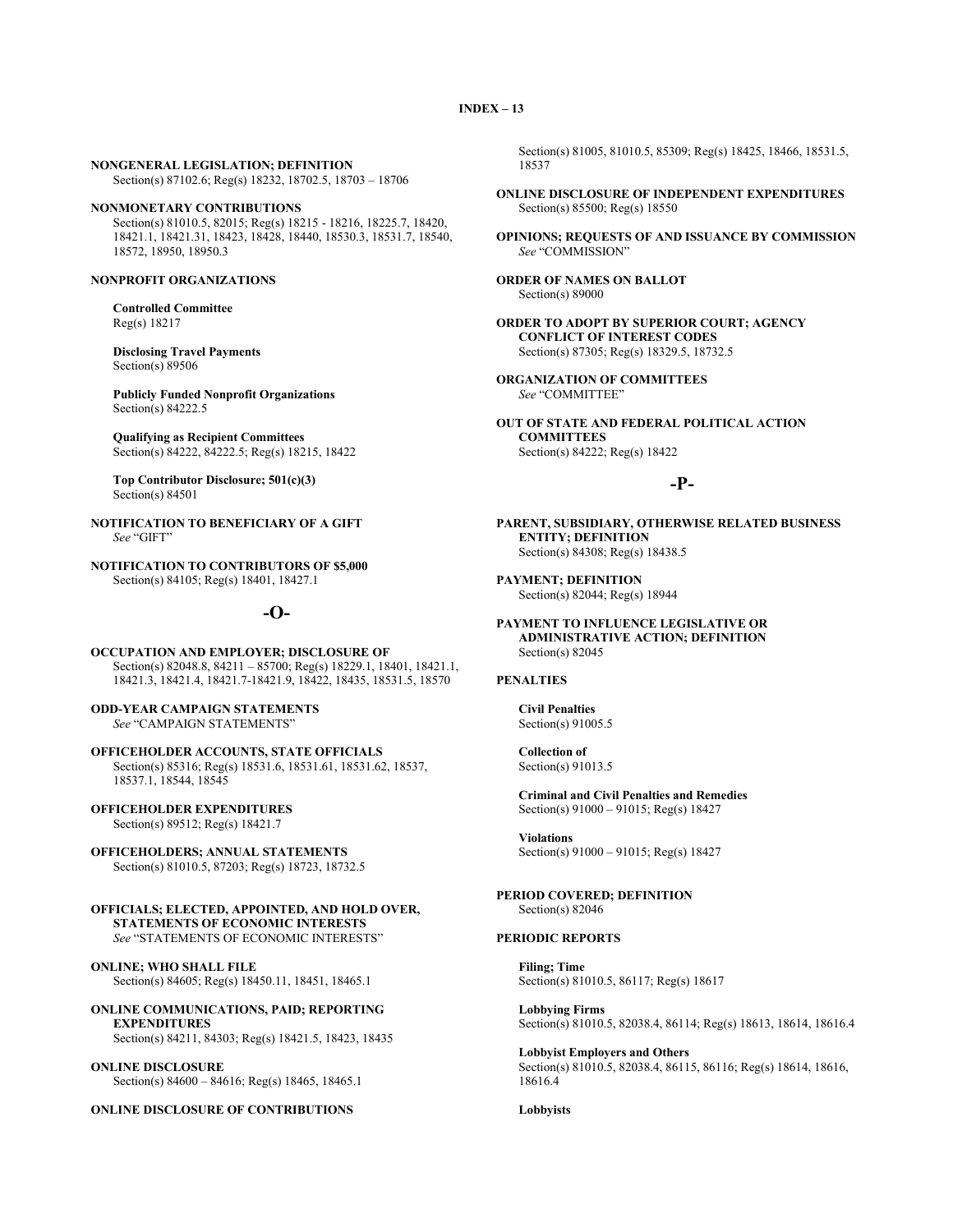Section(s) 81010.5, 86113; Reg(s) 18611, 18942

**Public Documents** Section(s) 90004; Reg(s) 18531.62, 18993, 18994, 18995, 18998

**State and Local Agency Disclosure** Section(s) 81010.5, 86116.5; Reg(s) 18616

**Where to File** Section(s) 86118

**PERSON; DEFINITION** Section(s) 82047; Reg(s) 18432.5, 18533

**PERSONS COMPLETING AND BEGINNING TERM OF OFFICE ON THE SAME DAY; CONTINUOUS SERVICE** *See* "STATEMENTS OF ECONOMIC INTEREST"

**PLACEMENT AGENT**

**Definition**

Section(s) 82047.3

**Fees** Section(s) 86206

**Postgovernmental Ban** Section(s) 87410

**POLITICAL DISCLOSURE, ACCOUNTABILITY, TRANSPARENCY, AND ACCESS FUND** Section(s) 84613

**POLITICAL PARTY COMMITTEE; DEFINITION** Section(s) 85205; Reg(s) 18530.3

**POST-ELECTION FUNDRAISING; ELECTIONS HELD PRIOR TO JANUARY 1, 2001; CONTRIBUTION LIMITATIONS** *See* "CONTRIBUTIONS"

**POSTGOVERNMENTAL BAN ON PLACEMENT AGENT ACTIVITIES** *See* "PLACEMENT AGENT"

**POSTGOVERNMENTAL EMPLOYMENT RESTRICTIONS ACT** Section(s) 87406; Reg(s) 18746.1, 18746.2, 18746.4

#### **POSTGOVERNMENTAL EMPLOYMENT RESTRICTIONS**

**Board of Administration of the Public Employees' Retirement System and Teachers' Retirement Board.** Section(s) 87408

**Districts and District Boards** Section(s) 87406.1; Reg(s) 18746.2

**Elected State Officer or State Employee** Section(s) 87406; Reg(s) 18746.1, 18746.2, 18746.4

**Legislature, Member of** Section(s) 87406; Reg(s) 18746.1, 18746.2, 18746.4

**Local Officials**  Section(s) 87406.3; Reg(s) 18746.2, 18746.3, 18746.4

- **POSTMARK; MAILING OF REPORT OR STATEMENT** *See* "REPORTS AND STATEMENTS"
- **PREELECTION STATEMENTS** Section(s) 81010.5, 84200.5, 84200.8, 84200.9; Reg(s) 18401, 18405, 18435, 18531.5

**PRESERVATION OF REPORTS AND STATEMENTS** *See* "REPORTS AND STATEMENTS"

**PRIMARILY FORMED COMMITTEE** *See* "COMMITTEE"

**PRINCIPAL OFFICER** Section(s) 82047.6; Reg(s) 18402.1

**PRINTING SPECIFICATIONS; BALLOT PAMPHLET** *See* "BALLOT PAMPHLET"

**PROBABLE CAUSE; FINDINGS OF** Section(s) 83115.5; Reg(s) 18327, 18361 – 18361.8, 18362

**PROCEDURE FOR CIVIL ACTIONS** *See* "CIVIL ACTION"

**PROCEEDINGS TO EXCLUDE FORMER STATE OFFICERS; CONFLICTS OF INTEREST** Section(s) 87404

**PROFESSIONAL ENGINEERS AND SURVEYORS AS CONSULTANTS** Section(s) 87100.1

**PROHIBITION ON USE OF PUBLIC FUNDS; CONTRIBUTION LIMITATIONS** *See* "CONTRIBUTIONS"

**PROHIBITIONS; CAMPAIGNS** Section(s) 84300 – 84309; Reg(s) 18401, 18421.1, 18431, 18432.5, 18435, 18438.1 – 18439

**PROHIBITIONS; GIFTS; COMMISSION MEMBERS** *See* "COMMISSION"

**PROHIBITIONS; LOBBYIST** *See* "LOBBYIST"

**PROPONENT OF A STATE BALLOT MEASURE; DEFINITION** Section(s) 82047.7

- **PUBLIC EMPLOYEES' RETIREMENT SYSTEM AND TEACHERS' RETIREMENT BOARD; POSTGOVERNMENTAL EMPLOYMENT RESTRICTIONS** *See* "POSTGOVERNMENTAL EMPLOYMENT RESTRICTIONS"
- **PUBLIC EMPLOYEES' RETIREMENT BOARD CANDIDATES; CAMPAIGN** Section(s) 81010.5, 82023, 82024, 84200.9, 84225; Reg(s) 18401, 18435, 18535
- **PUBLIC EXAMINATION OF BALLOT PAMPHLET** *See* "BALLOT PAMPHLET"
- **PUBLIC FUNDS, PROHIBITION ON USE OF; CONTRIBUTION LIMITATIONS** *See* "CONTRIBUTIONS"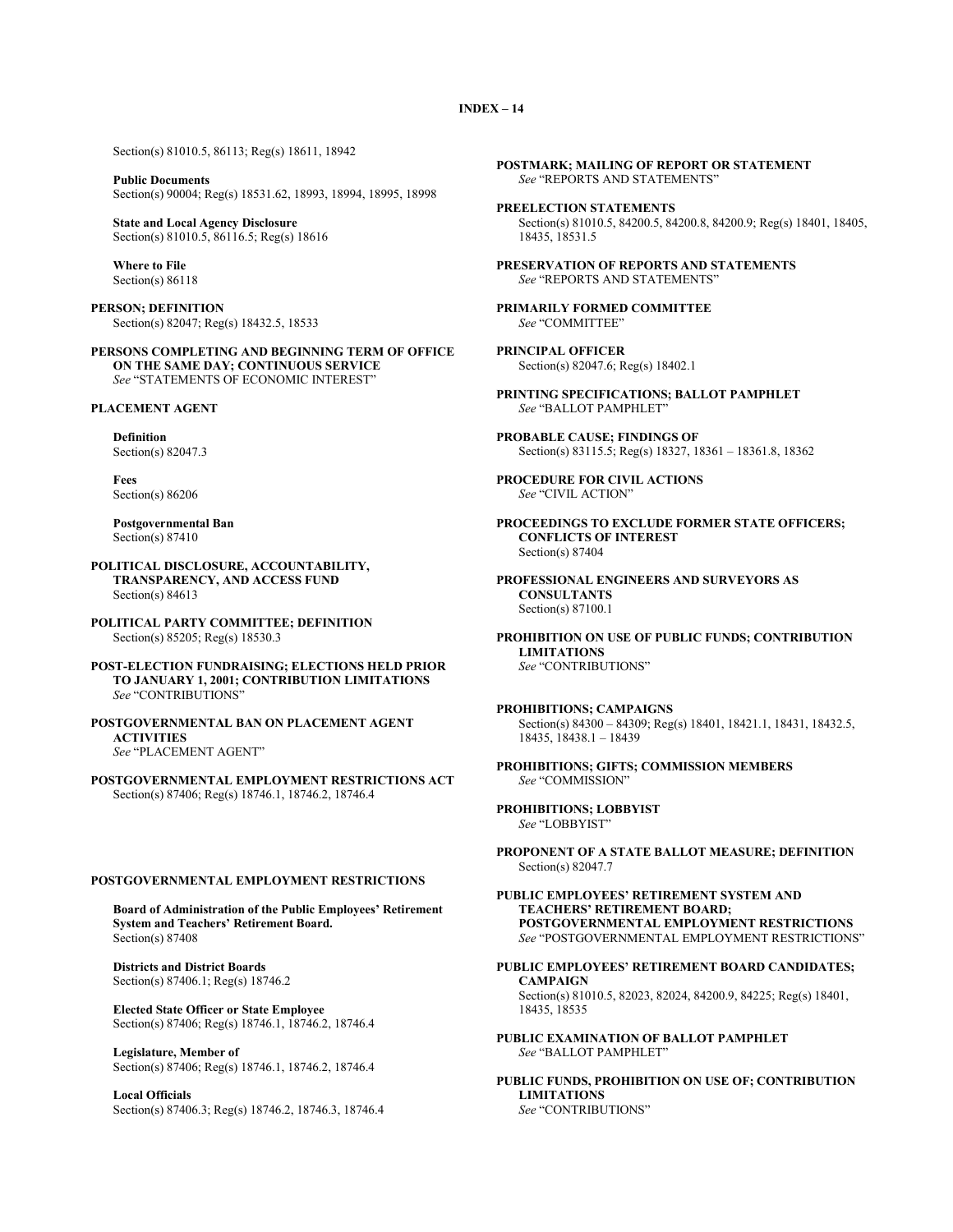**PUBLIC GENERALLY** Section(s) 87102.5, 87102.6, 87102.8, 87103; Reg(s) 18700, 18703

**PUBLIC INVESTMENTS** Section(s) 87200; Reg(s) 18700.3

**PUBLIC MONEYS** Section(s) 85206; Reg(s) 18700.3

**PUBLIC OFFICIAL; DEFINITION** Section(s) 82048; Reg(s) 18700.3, 18940.1

**PUBLIC RECORDS; INSPECTION AND REPRODUCTION; REPORTS AND STATEMENTS** *See* "REPORTS AND STATEMENTS"

**PUBLICLY FUNDED NONPROFIT ORGANIZATIONS** Section(s) 84222.5

**PURPOSES OF THE TITLE** Section(s) 81002; Reg(s) 18313.5, 18313.6, 18704

## **-Q-**

**QUALIFICATIONS; REMOVAL, COMMISSION MEMBERS** *See* "COMMISION"

**QUASI-JUDICIAL BODIES CONTRIBUTIONS TO MEMBERS OF; DISQUALIFICATION** Section(s) 84308; Reg(s) 18401, 18438.1 - 18438.8

**QUASI-LEGISLATIVE ADMINISTRATIVE ACTION** Reg(s) 18202

## **-R-**

#### **REAL PROPERTY**

**Definition** Section(s) 82033; Reg(s) 18229.1, 18233, 18234, 18235, 18702.3, 18729

**Disclosure**

Section(s) 87206; Reg(s) 18233, 18729, 18732.5

**RECALL COMMITTEES; ELECTED STATE OFFICER** Section(s) 85315; Reg(s) 18521.5, 18535,18531.5, 18537; Opinion(s) in re Rios O-17-001

**RECEIPT OF UNLAWFUL GIFT FROM LOBBYIST; LOBBYING FIRM** Section(s) 86204, 89503.5

**RECORDKEEPING; CAMPAIGN** Section(s) 84104, 84222; Reg(s) 18401, 18421.31, 18422, 18426.1, 18531.62

**REGULATIONS; COMMISSION** *See* "COMMISSION"

#### **REPORTS AND STATEMENTS**

**Amendments** Section(s) 81004.5

**Copies** Section(s) 81008

**Mailing** Section(s) 81007

**Perjury; Verification** Section(s) 81004; Reg(s) 18313.6, 18426.1, 18427, 18539.2

**Retention of** Section(s) 81009

**Public Records; Inspection and Reproduction; Reports and Statements** Section(s) 81008

**When to File** Section(s) 81005, 81010.5, 84200 – 84204; Reg(s) 18401, 18405, 18420, 18421.1, 18422, 18422.5, 18425, 18426, 18435, 18531.5, 18550

- **REQUESTS FOR ADVICE AND OPINIONS; COMMISSION** *See* "COMMISSION"
- **RESTRICTIONS ON ACTIVITIES OF FORMER INVESTMENT OFFICIALS; ASSISTING OTHERS** Section(s) 87409
- **RETENTION PERIOD FOR CAMPAIGN STATEMENTS** *See* "CAMPAIGN STATEMENTS"

**RETENTION PERIODS FOR REPORTS AND STATEMENTS** *See* "REPORTS AND STATEMENTS"

**REVOLVING DOOR PROVISIONS, STATE AND LOCAL OFFICIALS** Section(s) 87400-87407; Reg(s) 18741.1 – 18747

**RULES AND REGULATIONS; COMMISSION** *See* "COMMISSION"

## **-S-**

**SECRETARY OF STATE; POLITICAL DISCLOSURE, ACCOUNTABILITY, TRANSPARENCY, AND ACCESS FUND** Section(s) 84613

#### **SECRETARY OF STATE**

**Duties; Online Filing** Section(s) 84602

**Duties; Disclosure of Local Campaign Finance Information** Section(s) 84602.3

**SELF-INCRIMINATION; GRANT OF IMMUNITY; COMMISSION** *See* "COMMSSION"

**SEMI-ANNUAL CAMPAIGN STATEMENTS** *See* "CAMPAIGN STATEMENTS"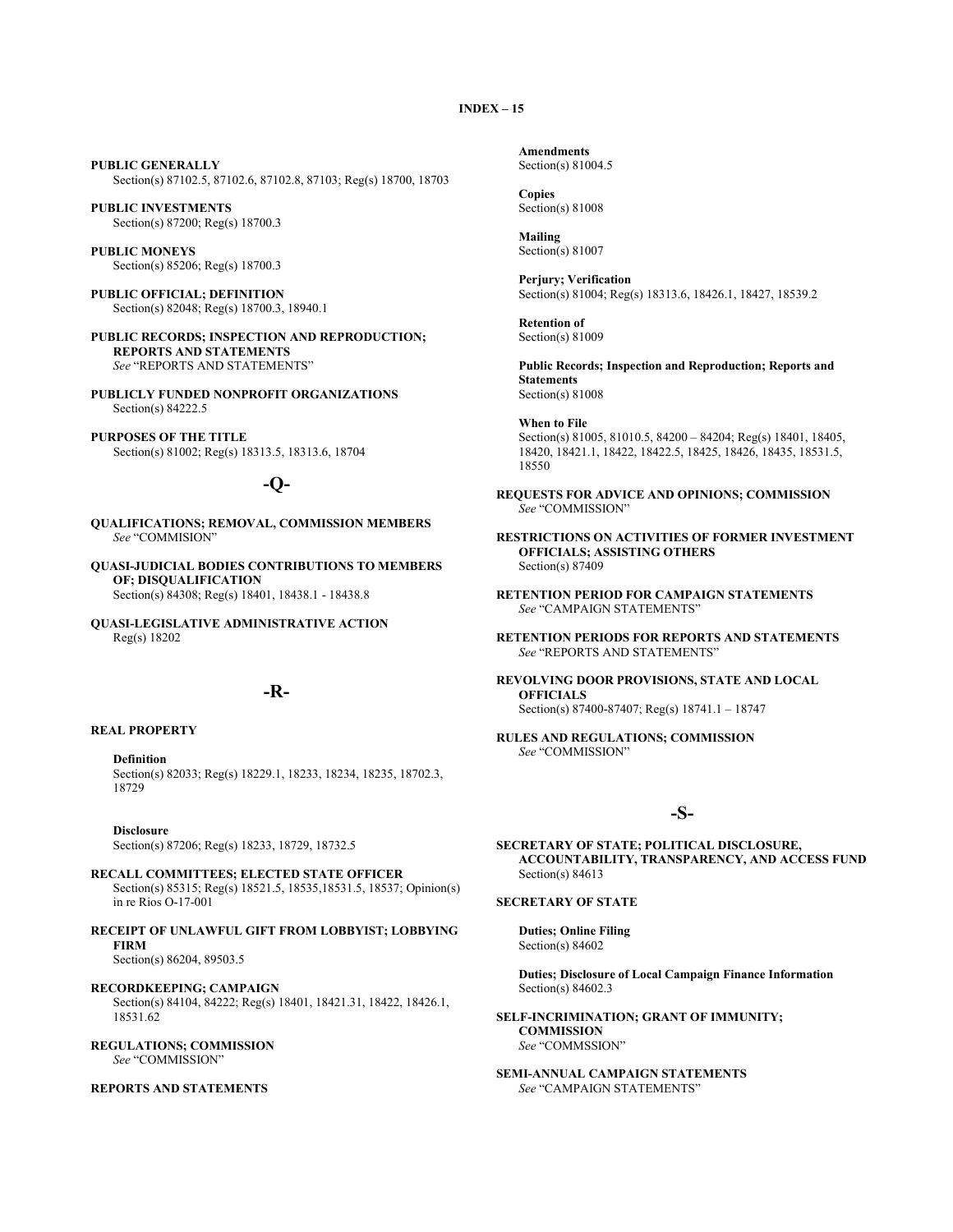#### **SEVERABILITY OF ACT'S PROVISIONS** Section(s) 81015

**SIGNATURES, SECURE ELECTRONIC** Reg(s) 18104

#### **SLATE MAILER**

**Definition** Section(s) 82048.3; Reg(s) 18401.1

**Identification** Section(s) 84305.5; Reg(s) 18229.1, 18401, 18401.1, 18435.5

**Requirements; Use of Logos or "Public Safety" Names** Section(s) 84305.7

## **SLATE MAILER ORGANIZATION**

**Definition** Section(s) 82048.4; Reg(s) 18401.1

**Late Payments** Section(s) 81010.5, 84220; Reg(s) 18401, 18401.1

**Semi-Annual Statements** Section(s) 81010.5, 84218; Reg(s) 18401, 18401.1

**Semi-Annual Statements; Contents** Section(s) 84219; Reg(s) 18229.1, 18401, 18401.1

**Statement of Organization** Section(s) 81010.5, 84108; Reg(s) 18401, 18402.1

**Termination** Section(s) 84221; Reg(s) 18401

**SMALL CONTRIBUTOR COMMITTEE** Section(s) 85203; Reg(s) 18503

**SOURCE OF INCOME; PAYMENTS TO GOVERNMENTAL AGENCIES** Section(s) 87103.6

**SPECIAL DISTRICT; DEFINITION** Section(s) 82048.5

**SPECIAL ELECTIONS AND SPECIAL RUNOFF ELECTIONS** Section(s) 85204.5, 85314; Reg(s) 18421.4, 18537

**SPOKESPERSON DISCLOSURE** Section(s) 84511; Reg(s) 18450.11

## **SPONSORED COMMITTEE**

**Definition** Section(s) 82048.7; Reg(s) 18419, 18421.1

**Identification** Section(s) 84106; Reg(s) 18401, 18419

**SPOUSE; DEFINITION** Section(s) 82048.8

**STATE AGENCY; DEFINITION** Section(s) 82049: Reg(s) 18249 **STATE BALLOT MEASURE, PROPONENT OF; DEFINITION** Section(s) 82047.7

**STATE CANDIDATE; DEFINITION** Section(s) 82050

**STATE EMPLOYEES AND OFFICERS; DISQUALIFICATION; CONFLICTS OF INTEREST** *See* "CONFLICTS OF INTERST"

**STATE MEASURE; DEFINITION** Section(s) 82051

- **STATE MEASURE PROPONENT; CONTROLLED COMMITTEE** *See* "CONTROLLED COMMITTEE"
- **STATE OFFICE BUILDINGS; TRANSMITTAL OF CAMPAIGN CONTRIBUTION** *See* "CONTRIBUTIONS"

**STATEMENT OF INTENTION TO BE A CANDIDATE** *See* "CANDIDATE"

#### **STATEMENT OF ORGANIZATION**

**Amendment** Section(s) 81010.5, 84103; Reg(s) 18247.5, 18401, 18404.1, 18402.1, 18410, 18503, 18521.5

**Contents** Section(s) 84102; Reg(s) 18401, 18402, 18402.1, 18404.1, 18410, 18419, 18421.8, 18430, 18503, 18521.5

**Filing** Section(s) 81010.5, 84101; Reg(s) 18401, 18402.1, 18410, 18421.8, 18422, 18503, 18520, 18521

#### **STATEMENTS OF ECONOMIC INTERESTS**

**City and County Website Notification** Section(s) 87505

**Continuous Service; Statements of Economic Interests Reporting Exception** Section(s) 81010.5, 87205; Reg(s) 18732.5

**Disclosure** Section(s) 81010.5, 87200 – 87210; Reg(s) 18233, 18701, 18702, 18702.1, 18723, 18724, 18729, 18732.5, 18740, 18753, 18940, 18940.1, 18942, 18945, 18946 - 18946.5, 18950 - 18950.3

**Disclosure by Candidates for Elective Office** Section(s) 87302.3

**Disclosure by Members of Boards and Commissions of Newly Created Agencies** Section(s) 81010.5, 87302.6; Reg(s) 18329.5, 18732.5, 18754

**Electronic Filing** Section(s) 87500.2; Reg(s) 18756, 18757

**Income Reporting**  Section(s) 87207; Reg(s) 18728.5, 18730.1, 18732.5, 18740, 18940, 18942, 18944, 18945, 18945.2, 18946 - 18946.6, 18950 - 18950.3

**Leaving Office Statement of Economic Interests**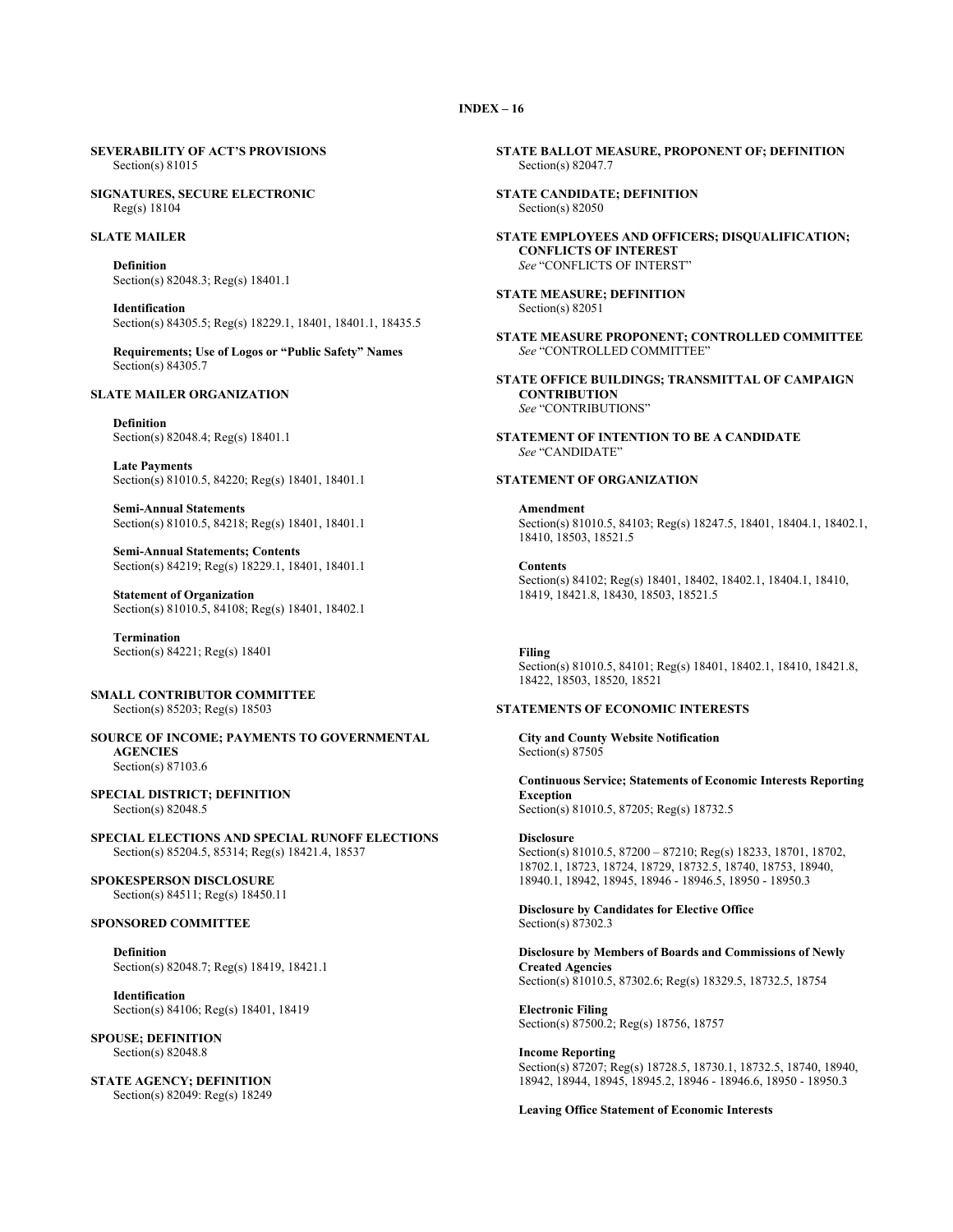Section(s) 81010.5, 87204; Reg(s) 18722, 18723, 18732.5

**Multiple Positions; Public Officials** Reg(s) 18723.1

**Officials; Elected, Appointed, and Hold Over** Section(s) 81010.5, 87202; Reg(s) 18722, 18723, 18732.5

**Real Property Investment or Interest** Section(s) 87206; Reg(s) 18233, 18729, 18732.5

**Real Property Investment or Income; Incorporation by Reference** Section(s) 87208; Reg(s) 18732.5

**Where to File** Section(s) 87500; Reg(s) 18115, 18227, 18732.5, 18735.5, 18753, 18754

**STATEMENTS AND REPORTS** *See* "REPORTS AND STATEMENTS"

- **STATEWIDE CANDIDATE; DEFINITION** Section(s) 82052
- **STATEWIDE ELECTION; DEFINITION** Section(s) 82052.5
- **STATEWIDE ELECTIVE OFFICE; DEFINITION** Section(s) 82053; Reg(s) 18535

## **STATEWIDE PETITION**

**Definition** Section(s) 82054

**Information Required on** Section(s) 81011.5

**STATUTE OF LIMITATIONS; CIVIL ACTIONS** Section(s) 91011

**STREET ADDRESS, DEFINED** Reg(s) 18250

**SUBMISSION; CODE REVIEWING BODY, AGENCY CODES** Section(s) 87303; Reg(s) 18329.5, 18732.5, 18750, 18755

**SUBPOENA POWERS; COMMISSION** *See* "COMMISSION"

**SUMMARY; BALLOT PAMPHLET** *See* "BALLOT PAMPHLET"

**SURPLUS CAMPAIGN FUNDS** *See* "CAMPAIGN FUNDS"

## **-T-**

#### **TEACHERS' RETIREMENT BOARD CANDIDATES; CAMPAIGN STATEMENTS** Section(s) 82023, 82024, 84200.9, 84225; Reg(s) 18435, 18451, 18535

**TELEPHONE CALLS; IDENTIFICATION REQUIREMENTS FOR** Section(s) 84310; Reg(s) 18401, 18440

#### **TEXT MESSAGE**

**Contributions** Reg(s) 18421.31

**Disclosure** Section(s) 84504.7; Reg(s) 18450.1

**TERMINATION OF CAMPAIGN FILING REQUIREMENTS** *See* "CAMPAIGN STATEMENTS"

**TERMS OF OFFICE; COMMISSION MEMBERS** *See* "COMMISSION"

- **TITLE; ACTIONS TO IMPLEMENT; COMMISSION** *See* "COMMISSION"
- **TOP CONTRIBUTOR; DISCLOSURE**  Section(s) 84503; Reg(s) 18402, 18450.3
- **TOP TEN CONTRIBUTORS; DISCLOSURE** Section(s) 84223; Reg(s) 18422.5
- **TRADE ASSOCIATIONS** Section(s) 84222; Reg(s) 18422
- **TRANSMITTAL OF CONTRIBUTIONS IN STATE OFFICE BUILDINGS** *See* "CONTRIBUTIONS"
- **TRAVEL; PAYMENTS, ADVANCEMENTS, AND REIMBURSEMENTS** Section(s) 89506; Reg(s) 18950 – 18950.4
- **TREASURER; RECORDS; COMMITTEE** Section(s) 84100; Reg(s) 18316.6, 18401, 18404, 18426.1, 18427

## **-U-**

**UNLAWFUL GIFTS; LOBBYIST** *See* "LOBBYIST"

## **USE OF CAMPAIGN FUNDS**

**Attorney's Fees** Section(s) 89514

**Child Care Expenses** Section(s) 89513; Reg(s) 18229.1, 18421.7

**Compensation** Section(s) 89518; Reg(s) 18521.5

**Cyber Security** Section(s) 89517.6; Reg(s) 18421.9, 18428, 18550, 18951, 18960

**Donations or Loans** Section(s) 89515; Reg(s) 18229.1, 18521.5

**Held by Officeholder Convicted of Certain Felonies of the Elections Code.** Section(s) 89519.5

**Legal Defense; Sexual Harassment and Sexual Abuse** Section(s) 89513; Reg(s) 18229.1, 18421.7